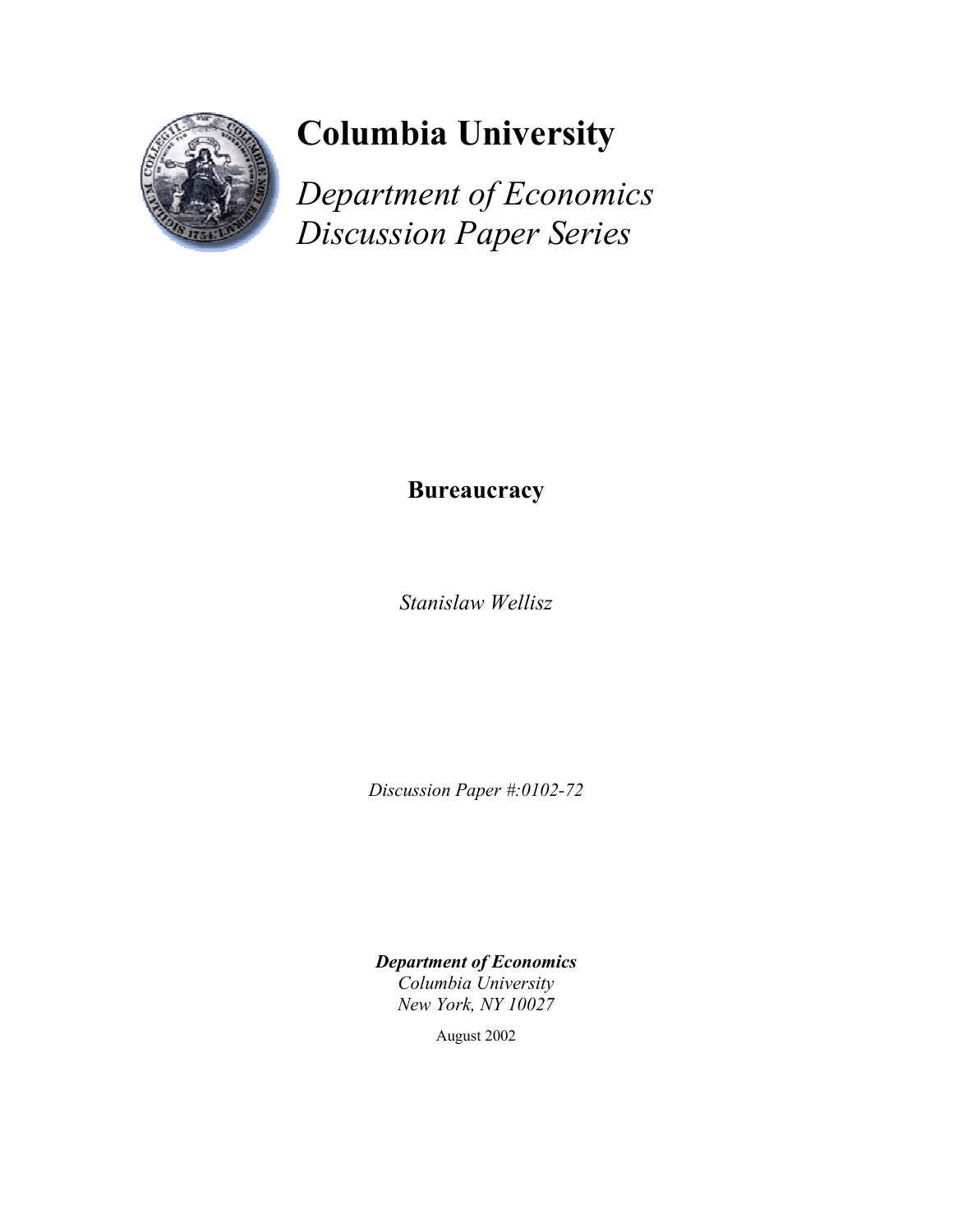#### **Bureaucracy**

 $\overline{a}$ 

Max Weber extolled the hierarchic-bureaucratic mode of organization: "Experience" - he claimed - "tends universally to show that the purely bureaucratic type of administrative organization... is, from a purely technical point of view, capable of attaining the highest degree of efficiency" (Weber, 1947, p. 337).

 Since Weber's time business and government bureaucracy has flourished . Between 1900 and 1950 the ratio of administrative personnel to production workers in U.S. industry grew from 10 per cent to 20 per cent (Bendix, 1956, p. 214)<sup>1</sup> By 1983 it reached 48 per cent (Meyer, 1985, p. 37). The proportion of government employees (most of whom are bureaucrats) in the civilian labor force rose in the post-World War II period from 10 to 16 per cent. (Meyer 1985 p. 37) A similar trend is noted throughout the industrialized world.

Yet , far for being admired, bureaucrats – especially those working for the government- are looked upon as "permanently bungling and inefficient individuals or, alternately, [as] individuals who carry out only those decisions that serve their own interests, rather than those of their superiors"(Breton and Wintrobe, 1982 pp. 6-7) But, "however much people complain about the 'evils of bureaucracy' it would be sheer illusion to think for a moment that continuous administrative work can be carried out in any field except by means of officials working in offices. The whole pattern of everyday

 $1$  Bendix (1956) computed three indices of bureaucratization: (1) The ratio of salaried employees to total employment, (2) The ratio of administrative personnel to production workers and (3) the ratio of salaried personnel to the business elite (CEOs, etc.). All three ratios displayed similar trends.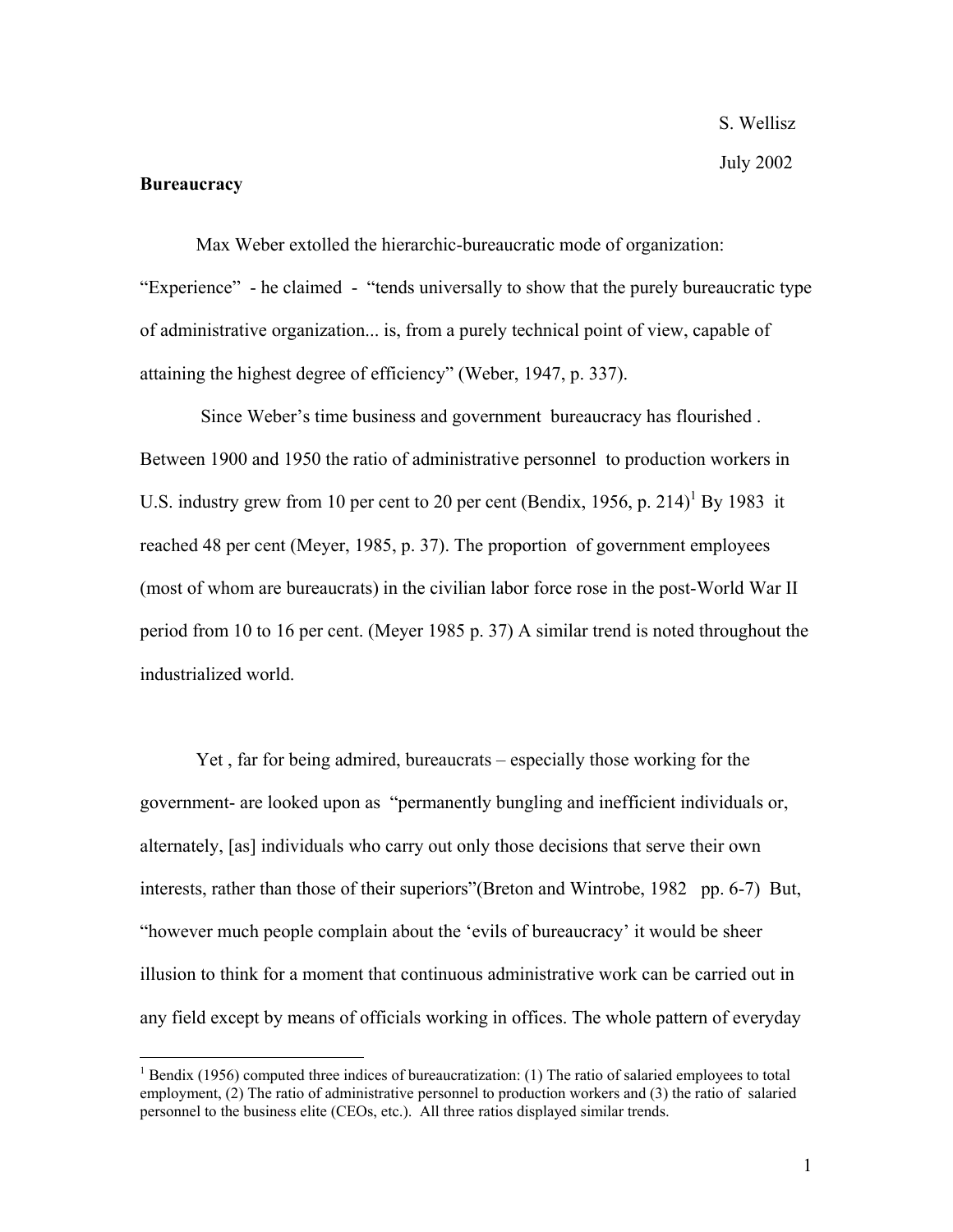life is cut to fit this framework" (Weber, 1947, p.337) Out of power politicians pledge that, if elected, they will curb the bureaucracy, but, when in office they seem unwilling or incapable to carry out their promise.

Our goal is to reconcile Weber's claims in favor of bureaucracy with the arguments of the critics. The discussion is organized as follows. In Section 1 we present Weber's case in favor of a bureaucratic mode of organization Section 2 gives a brief description of major inquiries into the functioning of hierarchies. In Section 3 we present a simple model of an efficient Weberian bureaucracy. The Principal – Agent problem confronting profit-oriented enterprises is discussed in Section 4; section 5 discusses the additional difficulties confronting public sector Bureaus. Niskanen's hypothesis of a bureau-maximizing bureaucracy, and of bureaucracy-maximizing politicians is examined in Section 6. The seventh section is devoted to the issue of efficiency vs. loyalty of bureaucratic employees The last section contains a brief summary of the major conclusions.

#### 1. Max Weber's concept of bureaucracy

Max Weber saw bureaucratization as the natural consequence of the development of socio-economic systems in which "every body of law consists essentially in a consistent system of abstract rules". Individuals in authority apply these rules "in the rational pursuit of the interests which are specified in the order governing the corporate group" (Weber, 1947 p. 330).

2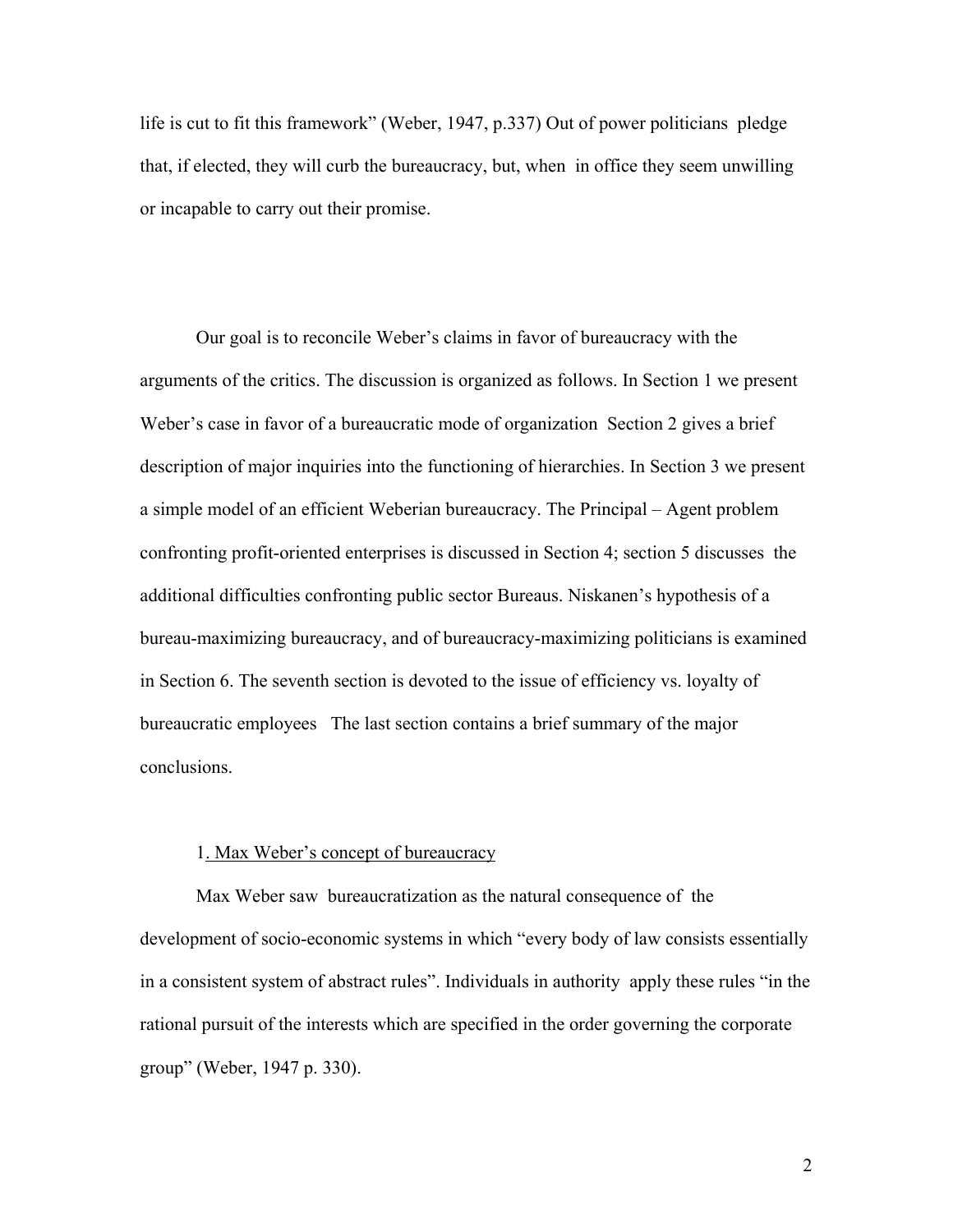"Modern officialdom", says Weber, "functions in the following specific manner: 1.There is the principle of fixed and official jurisdictional areas, which are generally ordered by rules, that is by laws or administrative regulations

2.The authority to give commands required for the discharge of these duties is… strictly defined by rules concerning the coercive means… which may be placed at the disposal of the officials

3….[O]nly persons who have generally regulated qualifications are employed

In public and lawful government these three elements constitute 'bureaucratic authority'. In private economic domination they constitute bureaucratic 'management'" (Weber, 1946, p. 196 )

The term "bureaucracy" is often associated with public administration, but "[t]he principle of hierarchical office authority is found in all bureaucratic structures :in state and ecclesiastical structures as well as in large party organizations and private enterprises. It does not matter whether its authority is called 'private' or 'public'" (Weber, 1946 p. 197) Moreover, the larger the organization, the greater the role of the bureaucracy (ibid. p. 334)

 Efficiency calls for hierarchic organization : "The principles of office hierarchy and of levels of graded authority means a firmly ordered system of super- and subordination in which there is a supervision of the lower offices by the higher ones (Weber, 1946 p. 197)" A bureaucrat working within a hierarchic organization is "chained to his activity by his entire material and ideal existence" Bureaucrats "have a common interest in seeing that the mechanism continues its function" (1946, pp. 228- 229). The acceptance of a bureaucratic post presupposes loyalty: "Entrance into an office, including one in the private economy, is considered an acceptance of specific obligations of faithful management in return for a secure existence" (1946, p. 199). Loyalty is essential for the good functioning of bureaus, for, "If the official stops working, or if his

3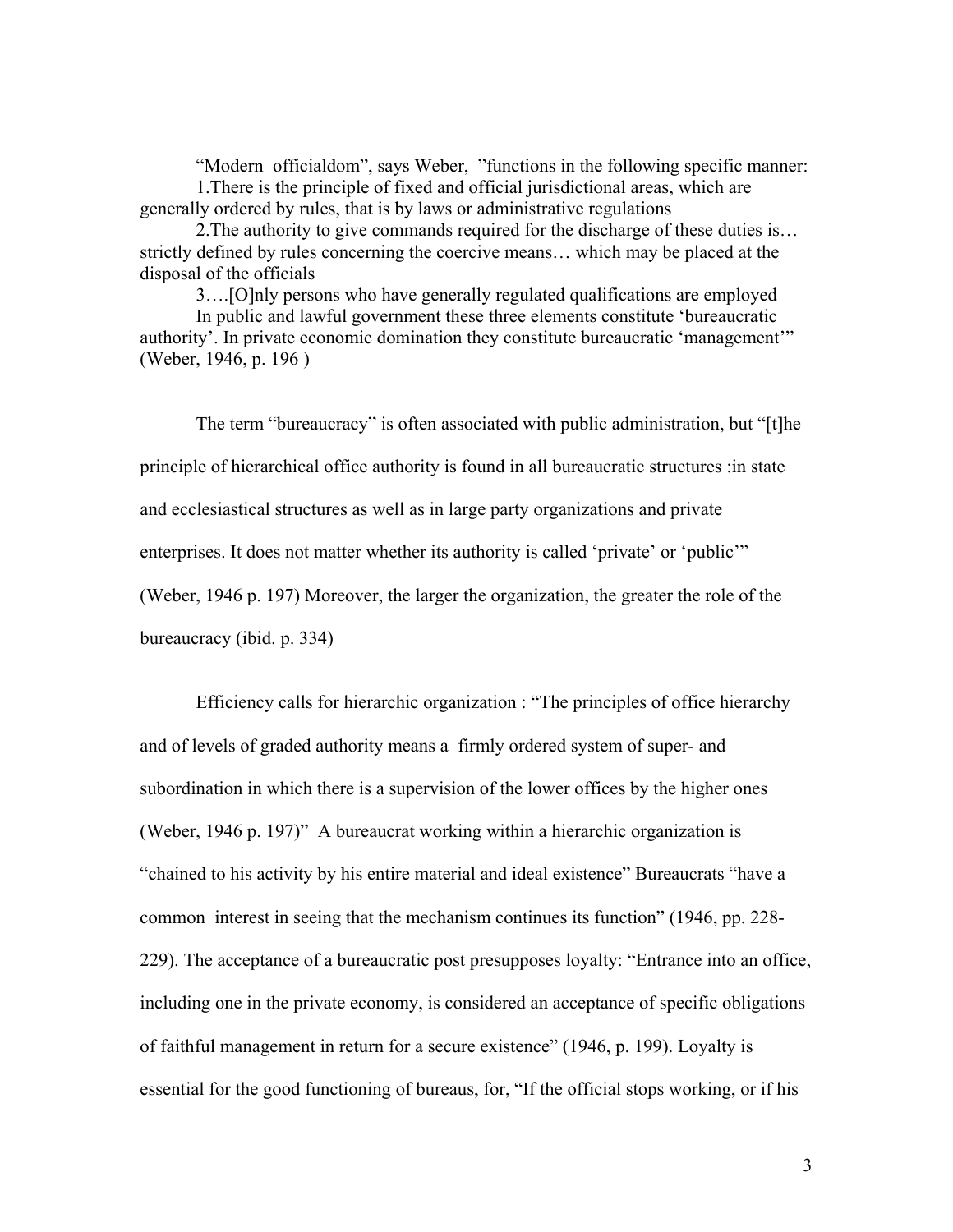work is forcefully interrupted, chaos results, and it is difficult to improvise replacements from among the governed who are fit to master such chaos" (1946, p. 229)

 Bureaucrats are professionals, "remunerated by fixed salaries… The salary scale is primarily graded according to rank in the hierarchy; but in addition to this criterion , the responsibility of the position and the requirements of the incumbent's social status may be taken into account"  $(1947, pp. 333-334)^2$  The fixed salary system is superior to alternate forms of remuneration: "According to experience, the relative optimum for the success… of the bureaucratic apparatus is offered by a secure money salary that is connected with the opportunity of a career that is not dependent upon mere accident or arbitrariness". Moreover, "it is a matter of principle that the members of the administrative staff should be completely separated from ownership of the means of production or administration" (1947 p. 331)

 The superiority of the bureaucratic-hierarchic mode of organization lies in the "exercise of control on the basis of knowledge. This is the feature which makes it specifically rational". Knowledge includes "technical knowledge which, by itself, is sufficient to ensure a position of extraordinary power" and also "knowledge growing out of experience in the service" (1947, p. 339). "[O]nly a person who has demonstrated an adequate technical training is qualified to be a member of the administrative staff" (1947, p.331). "Individual performances are allocated to functionaries who have specialized training and who by constant practice learn more and more" (1946 p. 215) Knowledge is

<sup>&</sup>lt;sup>2</sup> Elsewhere (1946, p. 203) Weber states that "The salary is not measured like a wage in terms of work done, but according to 'status', that is, according to the kind of function (the 'rank') and, in addition, possibly, according to length of service"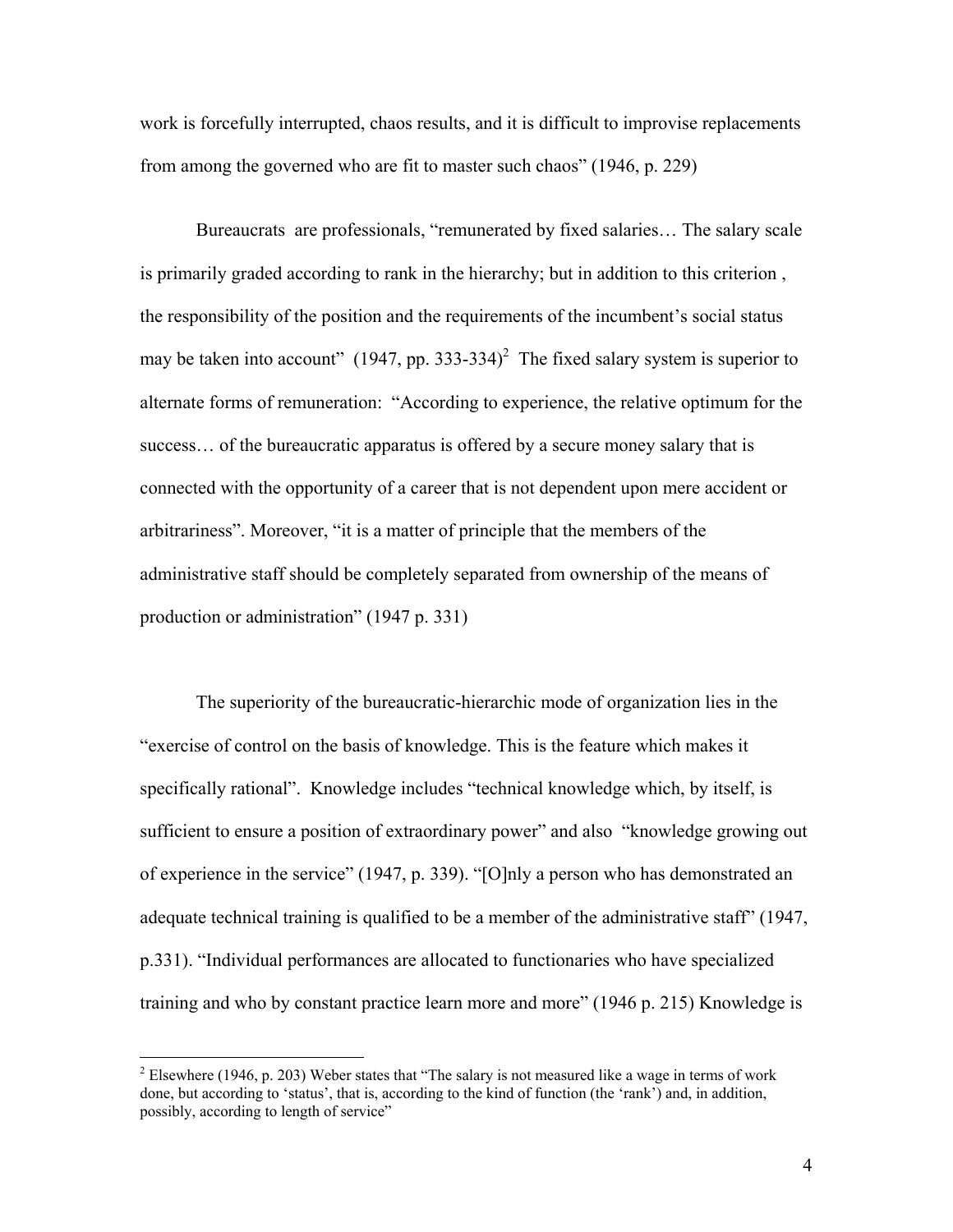power, hence "Every bureaucracy seeks to increase the superiority of the professionally informed by keeping their knowledge and intentions secret"(1946, p. 233)

# 2. Models of hierarchic systems

 $\overline{a}$ 

 The formal study of hierarchic structures was initiated by Oliver Williamson. (1967). Williamson assumed that the head of an enterprise is endowed with superior knowledge which is passed, in the form of orders, to lower levels of the hierarchy, and, ultimately to the production workers. "[O]nly a fraction  $\alpha$  (0<  $\alpha$  < 1) of the intentions of the superior are effectively satisfied by a subordinate", hence "control loss is strictly cumulative… across successive hierarchic levels"(Williamson, 1967 p. 127) As a consequence, the efficiency of the production workers is proportional to  $\alpha^n$  where n is the number of hierarchic levels. Williamson demonstrated that if  $\alpha = 1$  (i.e. in the no-lossof-control case), the number of hierarchic layers does not set a limit to firm size. For  $\alpha$  <1, however, the greater the degree of loss of control (i.e. the smaller the  $\alpha$ ) the lower the firm size  $\lim_{x \to 3}$ 

 Williamson's paper stimulated far-ranging research into the structure and the characteristics of hierarchic-bureaucratic organizations. Calvo and Wellisz (1978) demonstrated that full effort can be elicited from the employees if they are offered an appropriate "package" of reward for work – punishment of shirking . The closeness of effort monitoring, they assumed, is a declining function of the number of supervisees per supervisor, hence, as the ratio rises, the probability of an employee being caught shirking declines. To insure that the employees give full effort, it is necessary, therefore to raise the reward for work At a certain point (defined as the Span of Control") it is less costly

 $3$  A formal proof of the proposition that the limit of the efficient size of the hierarchy depends crucially on the loss-of-control assumption was given by Mirrlees (1976) and by Calvo (1977)).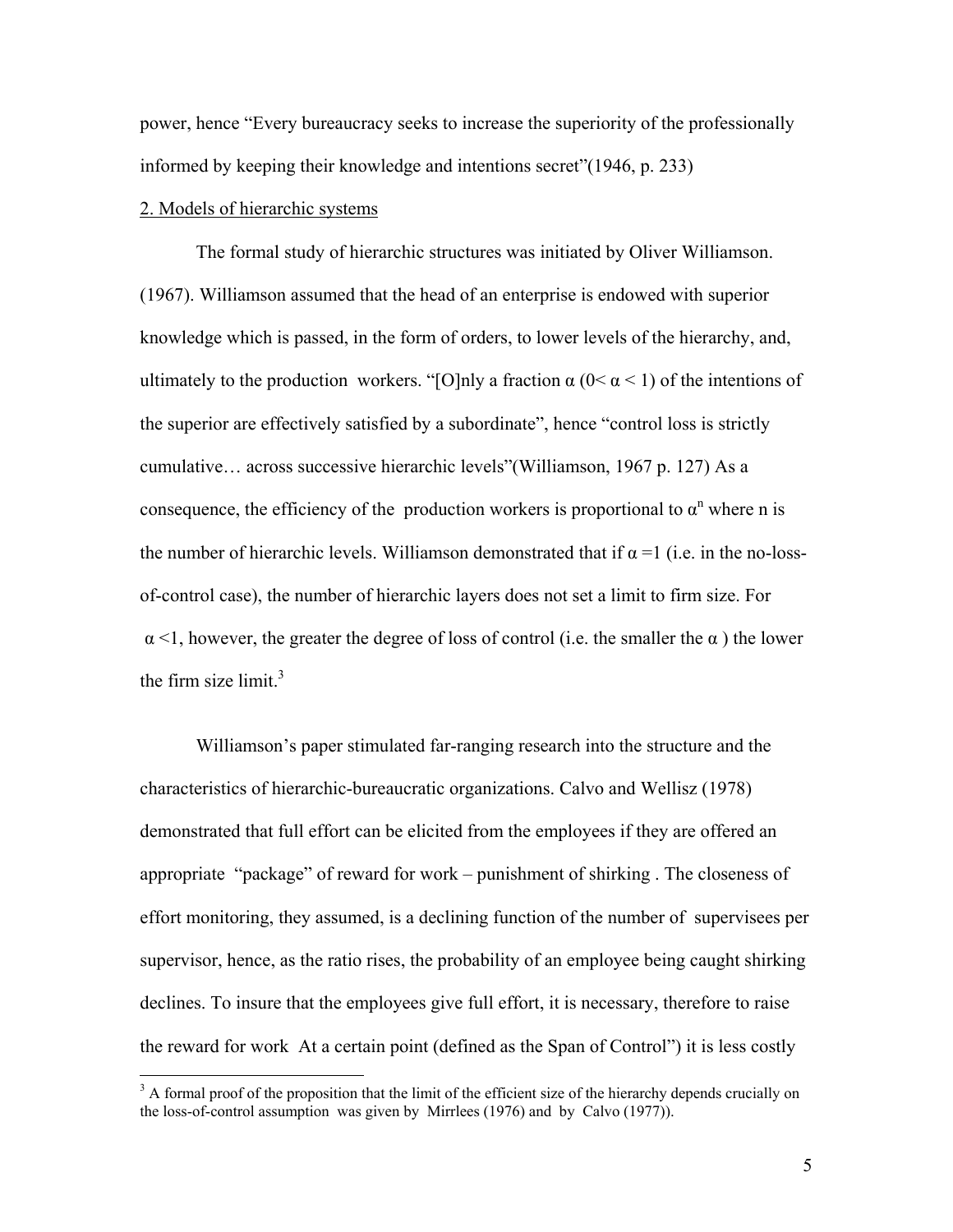to interpose between the "boss" and the workers a supervisory layer, and the same holds true for further expansion. Calvo and Wellisz demonstrated that if it is profitable to build a two-layer ("boss" + production workers) organization, then the larger enterprise, (hence the larger the number of hierarchic layers) the greater the ultimate claimant's rent. Thus "loss of control", defined in terms of on-the job shirking is preventable, and it does not limit the size of the enterprise.

 Keren and Levhari (1979) look at a hierarchic firm as a problem-solving machine. They take "a productive structure of given size has come into being and that a superstructure has to be set up to prepare for a coordinated plan of action" (1979, p. 1163). The assumption is that the members of each hierarchic level work concurrently, while members of the immediately superior or inferior level await the outcome of their work and start when the adjacent level has finished. Delay in time completion is costly, but the costs also rise as the number of non-production workers increases. Keren ad Lehvari show the relation between the cost of time, the wage level, and the optimal ratio of supervisees/supervisor at each hierarchic level.

 Qian (1994) provides a general solution to the organizational design problem of a hierarchy. He takes as a datum the state of the technology and the capital stock of an enterprise, and provides a simultaneous solution for the optimal number of hierarchic levels, the span of control, and the wage scale. Qian shows that on the optimal hierarchy in which all managers and workers are identical *ex ante* , wages fall and efforts decrease as one moves from top to bottom of a hierarchy; as the size of the hierarchy increases,

6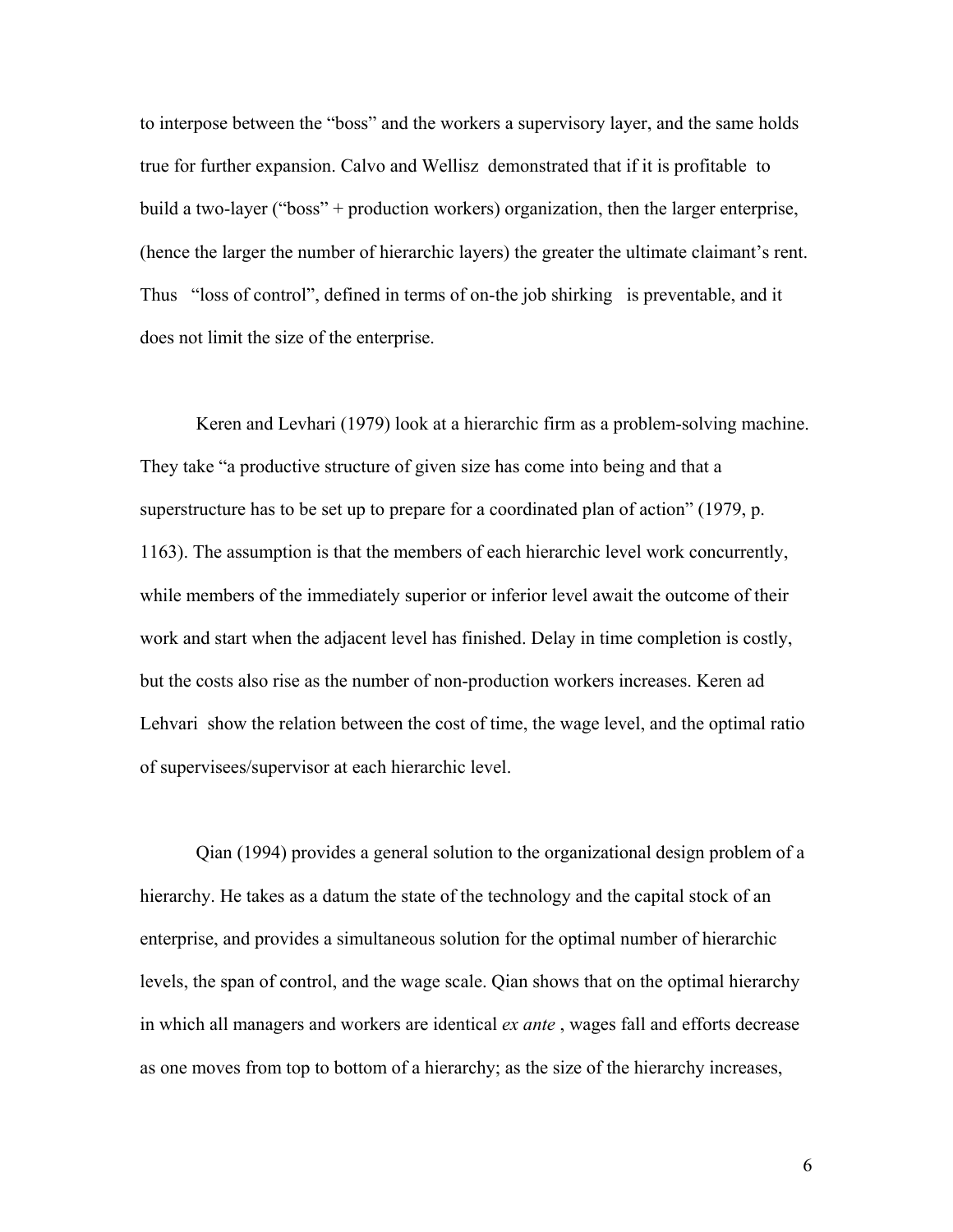both efforts and wages of managers at the top increase because their marginal product

increases (Qian, 1994, p. 528)

 Two recent papers Garicano (2000) and Beggs (2000) address the problem of utilization of knowledge in a hierarchic organization. Garicano looks at hierarchies as devices to reduce the cost of acquisition of specialized knowledge:

"Workers can learn the solution to the problems they confront at a cost… A worker in autarchy … learns the most frequent problems and ignores the rest… Organization allows different workers to acquire different knowledge sets and communicate knowledge as required. This has two advantages: first, it allows workers to increase the utilization rate of knowledge, decreasing the per capita learning cost; second, it allows more knowledge to be acquired and used in solving problems. But it also incurs two new costs: matching the problem with the workers who know it and communicating the answer" Garicano (2000) p.878)).

Knowledge-acquisition costs are reduced if the enterprise is organized in a hierarchical

fashion:

"If communication is available, workers do not need to acquire all the knowledge necessary to produce. Instead, they may acquire only the most relevant knowledge and, when confronted with a problem they cannot solve, ask someone else. The organization must then decide who must learn what and whom each worker should ask when confronted with an unknown problem" (ibid. p.875)

 "Production know-how is…often… "embodied" in individuals. [I]n this case, it is natural to organize knowledge as a "knowledge-based hierarchy". In such a structure, knowledge of solutions to most common or easiest problems is located in the production floor, whereas knowledge about more exceptional or harder problems is located in higher Production workers learn how to solve the most common and the easiest problems. The more exceptional and the harder problems are solved at successively higher hierarchic levels ("management by exception").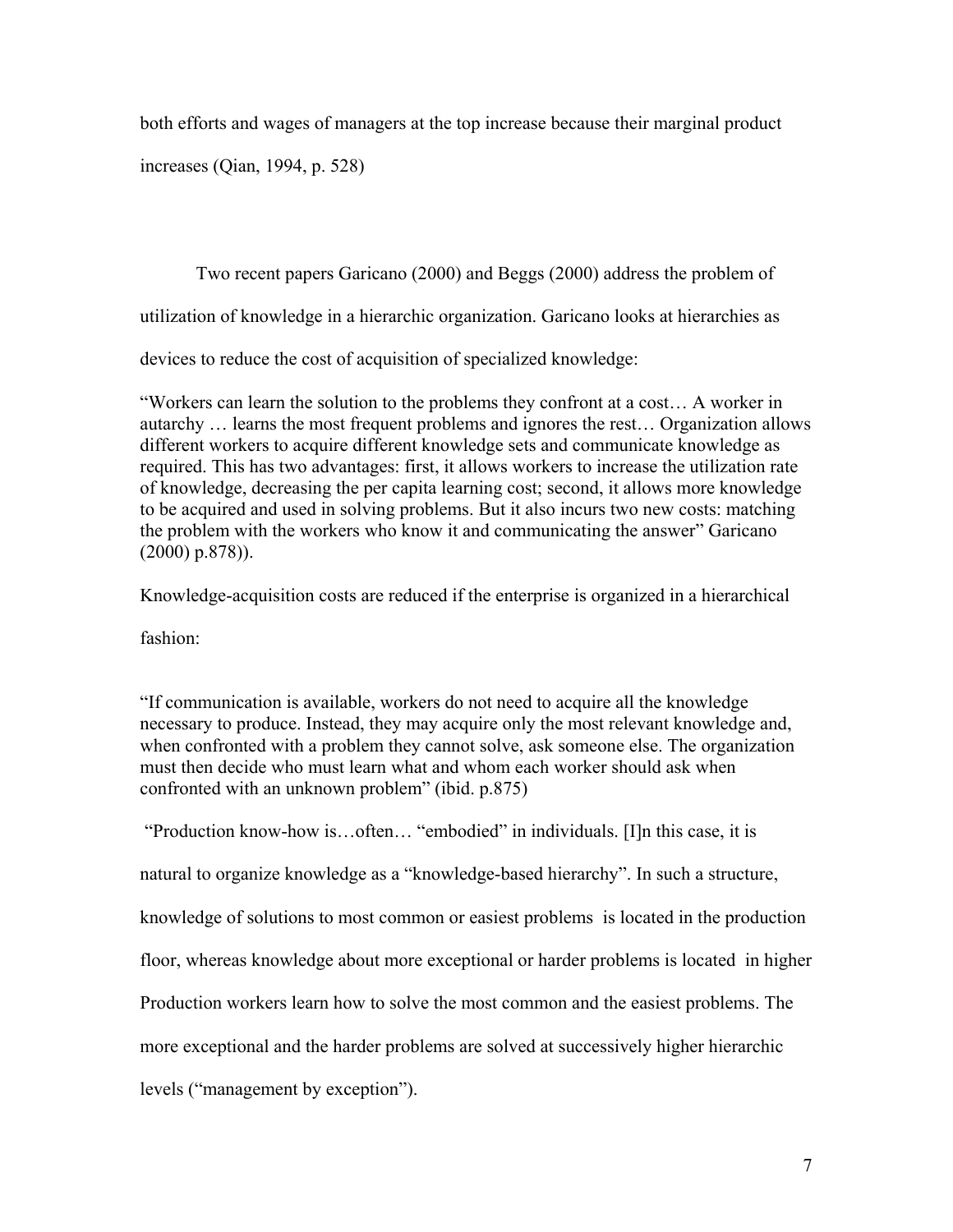Any individual's time, hence his problem-solving capacity, is limited. "By adding layers of problem solvers, the organization increases the utilization rate of knowledge, thus economizing on knowledge acquisition, at the cost of increasing the communication required. The limited availability of time counters the returns arising from fixed costs, resulting in a limited span of control of problem solvers" ( ibid. 875)

 Beggs addresses the problem of hierarchic allocation of workers who differ in ability where "Abler workers are capable of making (good) decisions in a wider range of tasks than less able ones" (Beggs, 2000 p. 297) An organization can reduce costs by employing unskilled workers for routine tasks. But problems which low-skill workers cannot solve have to be passed on to higher-skill individuals, causing (costly) delays. Beggs applies the queuing theory to investigate the relation between the cost of delays, as well as the effect of the wage structure and of the range of tasks on the optimal structure of the hierarchy. He proves, *inter alia,* that (1) higher levels of organization have fewer workers than lower ones (2) that it pays to place the more able workers on higher hierarchic levels. Thus from the point of view of the residual claimant (who may not be a member of the hierarchy), it is rational to give the most able individual the position of the "boss".

# 3. A simple Weberian model

 We propose to present a very parsimonious model that displays the advantages which Weber claimed for a rationally organized bureaucracy, and, in particular for his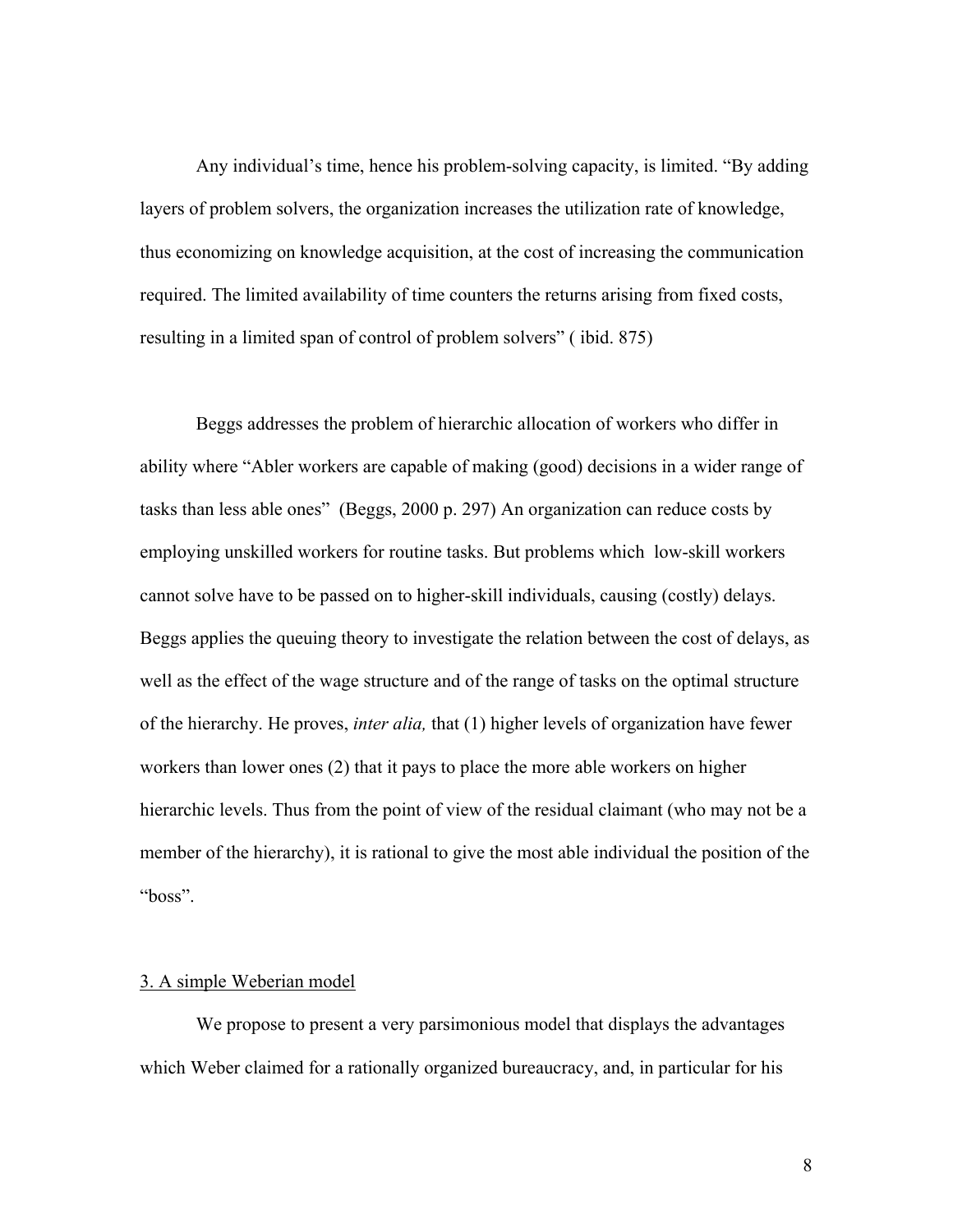claim of rational use, rather than rational acquisition, of knowledge. In our scheme superiors issue orders to their immediate subordinates. In the spirit of Weber we assume that the recipients strive to execute the orders, but how well they execute them, depends on their qualifications. We investigate under what conditions it is profitable for an Agent to become a head of a hierarchic organization, rather than to bean employee or to be self-employed. We demonstrate that it never pays for the head of a hierarchy to hire individuals with higher qualifications than his owns, and that it is rational to place the more qualified individuals on the higher rungs of a hierarchy.

 Let there be an economy in which the agents have the choice of (i) selfemployment, (ii) of being employed by a hierarchic enterprise as a worker or as a bureaucrat or (iii) of heading an enterprise. An Agent cannot have more than one occupation. All work is equally onerous and psychically equally rewarding, hence in choosing between any two occupations, an Agent will rationally choose the one which yields the higher utility of income<sup>4</sup>.

We shall use the term hierarchy, as defined by Radner, to denote a ranked tree, where:

 "A Tree is a collection of objects, together with a relation among them, to be called here "superior to". This relation has the following properties: 1. Transitivity - if A is superior to B, and B is superior to C, then A is superior to C, 2. Antisymmetry - if A is superior to B, then B is not superior to A. 3 That is exactly one object called the *root,* that is superior to all the other objects.4. Except for the root [i.e. the head of the hierarchic organization], every object has exactly one superior" (Radner, 1992 p. 1390)

<sup>4</sup> Activities (i) and (ii) may call for a capital investment, but we assume that the financial market is perfectly competitive, that all investments are risk-less, and there is no moral hazard, hence we do not have to take into account any financial considerations.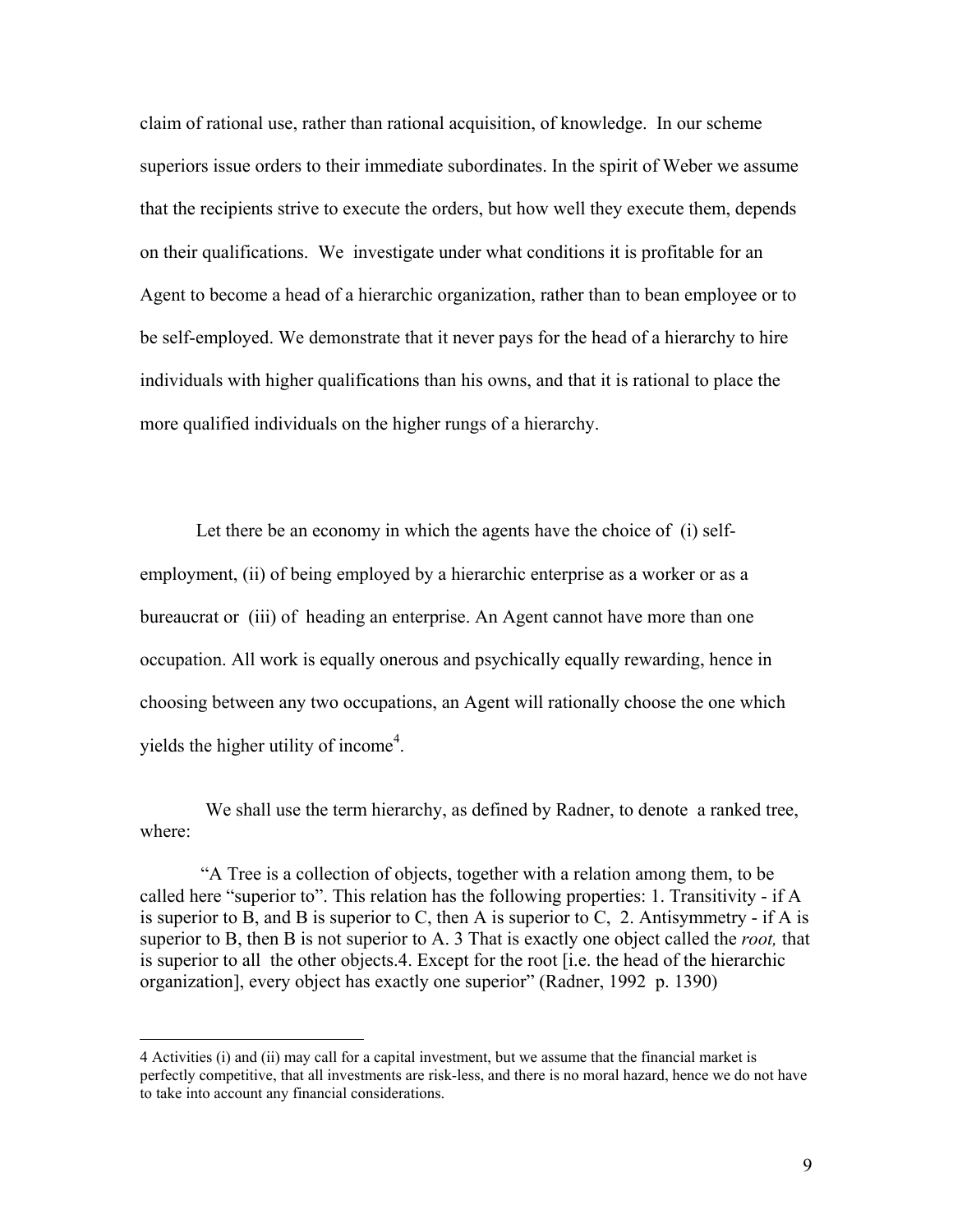Rank is assigned in the following manner:

 "1. If A is superior to B then it has a higher rank 2. If A and B have the same rank, then they are comparable, i.e. A is not superior to B, nor is B superior to A" (Ibid. p. 1391). The higher ranking individuals issue orders to the lower-ranking ones, who are supposed to execute their superiors' directives.

We shall define as bureaucrats the individuals who occupy intermediate positions between the decision maker (the entrepreneur, the boss) and the workers<sup>5</sup>. Bureaucrats are, at once, subordinates and superiors. The top-ranking ones are directly responsible to the decision-makers; those at the bottom are in direct control of the workers. The role of the bureaucrats is to monitor and coordinate the activities of their immediate subordinates, to transfer to lower layers the orders of the decision-makers, and to transmit information signals to their superiors. Bureaucrats also have decision-making functions:

 "Information from the field flowing up to the decision makers at the apex of the bureau must be synthesized by lower- level bureaucrats so that only the most relevant information moves upward and in condensed form, Similarly, commands flowing down tend to be very general at first. It is the task of those at lower levels to interpret these commands, flesh them out, make them specific, and apply them to concrete problems"

 $<sup>5</sup>$  The terms "bureau" and "bureaucrat" are applied differently by different authors. For</sup> Von Mises "Bureaucratic management is the method applied to the conduct of administrative affairs the result of which has no cash value in the market"(Von Mises, 1944, p. 47) Niskanen defines bureaus as "those organizations which have *both* of the following characteristics: 1. The owners and employees of these organizations do not appropriate any part of the difference between revenues and costs as personal income 2 Some part of the recurring revenues of the organization derive from other than the sale of output at a per-unit rate" (Niskanen, 1994 p.15) At times he applies the term "bureaucrat" "to define any full-time employee of a bureau". For the most part, however, he uses the term " to define the senior official of any bureau with a separate identifiable budget" (ibid. 22), Niskanen acknowledges, however, that "From Weber to Galbraith… "bureaucracy" has been used by many scholars in reference to all large modern organizations (ibid. p. 23)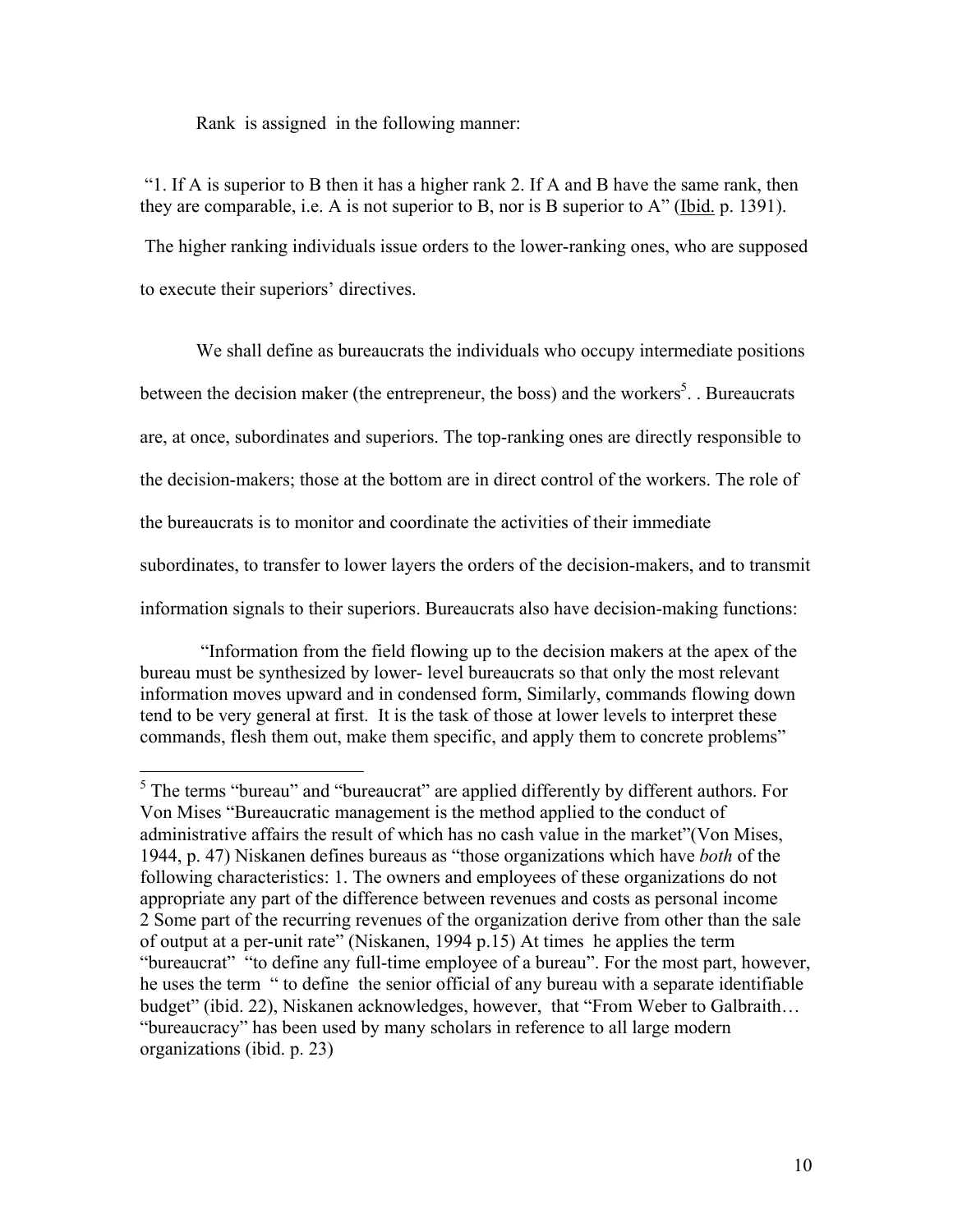(Breton and Wintrobe 1982 p.39)

The need for bureaucracy arises out of the limits of the head of an organization's capacity for decision-making. Decision-making requires time. In a small organization the boss is able to direct the performance of all his employees. But as the size and the complexity of the enterprise increases, the "boss" has less and less time to devote to any problem. As a consequence, the proportion of "right" decision declines<sup>6</sup>. At some point the "boss" has to decide whether to forego further expansion, or to delegate some decision tasks to a lower hierarchic level. To simplify the exposition , and without loss of generality, we shall assume that the effectiveness of decision-making is invariant for n, the supervisee/supervisor ratio less than or equal to n\*, and that it falls discontinuously if the ratio rises to  $(n^*+1)$ . We shall call  $n^*$  the span of control.

Economic Agents can be characterized in terms of their "competence" or "skills" or "qualifications"- expressions which we shall use as synonyms for Weber's "technological knowledge". The level of competence depends on an Agent's inborn ability, diligence, education, and on other factors, such as the length of work experience. The level of competence will be indicated by a subscript, with o indicating the highest level, and higher digits successively lower levels. When working in isolation , an Agent of type  $A_i$  produces  $a_i$ . Competence is completely generalized: If an Agent of type  $A_i$  is β times more efficient than Agent of type A<sub>i</sub> at some task x, he is β times more efficient than agent  $A_i$  at any other task x'. We can think of effectiveness and of efficiency in terms of binary ("right" or "wrong") decisions. All Agents are capable of making the same number of decisions per unit time, but they differ in terms of the (expected)

 $6\,$  For a discussion of limited attention as a determinant of the span of control, see Gifford (1992)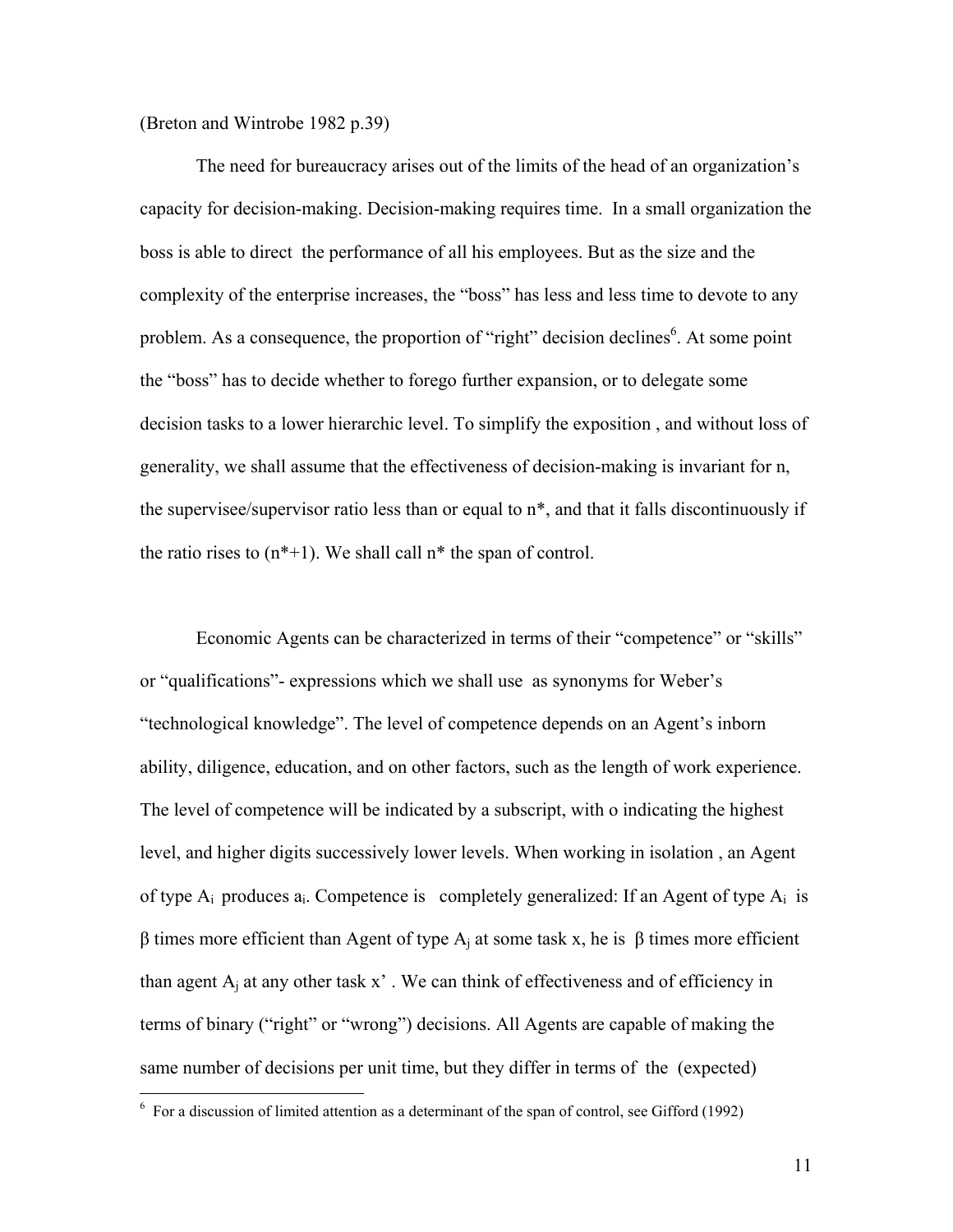right/wrong decision ratio. All right (wrong) decisions made on a given hierarchic level counting from the bottom have the same positive (negative) payoffs

The effectiveness of the Agents employed in hierarchic organizations depends on their own competence, as well as on the effectiveness of their superiors. The effectiveness of platoon commander depends on his courage and ability, but also on the commands he receives from his superior officer – and ultimately from on the competence of the Head of the Armed Forces. In business the effectiveness of a salesman depends on his skill, but also on the effectiveness of the branch sales manager, whose effectiveness, in turn, reflects on his own capability, and that of the head of marketing – and, ultimately on the skills of the CEO.

We shall indicate by  $a_{ij}$  the effectiveness of an  $A_i$  – type Agent working under an  $A_i$  – type supervisor. The magnitude of the  $a_{ij}$  coefficient depends on the degree of passthrough of skill. In the general case  $a_i \ge a_{ij} \ge a_j$  for all  $j \ge i$  (i,j = m.... 1, 0) When passthrough is complete,  $a_{ii} = a_{i}$ ; if no skill is transferred  $a_{ii} = a_{i}$ . The higher the effectiveness of the supervisor, the greater the pass-through of skill to his supervises, so that  $\partial a_{ii}/\partial a_i$  > 0. Given the supervisor's effectiveness, the higher the supervisees' qualifications, the greater his effectiveness as a hierarchic employee, hence  $a_{ij} > a_{ik}$  for all k>j<sup>7</sup>. We shall assume that the "skills" that are passed through within an organization are specific to that organization. Thus as long as an  $A_i$  – type Agent works as a subordinate of an  $A_i$  –type

1

<sup>&</sup>lt;sup>7</sup> This assumption is also made by Qian (1994). In his scheme, however, (as in Calvo-Wellisz, 1978) the head of the organization is the only one endowed with superior knowledge, while all other members of a hierarchic organization are identical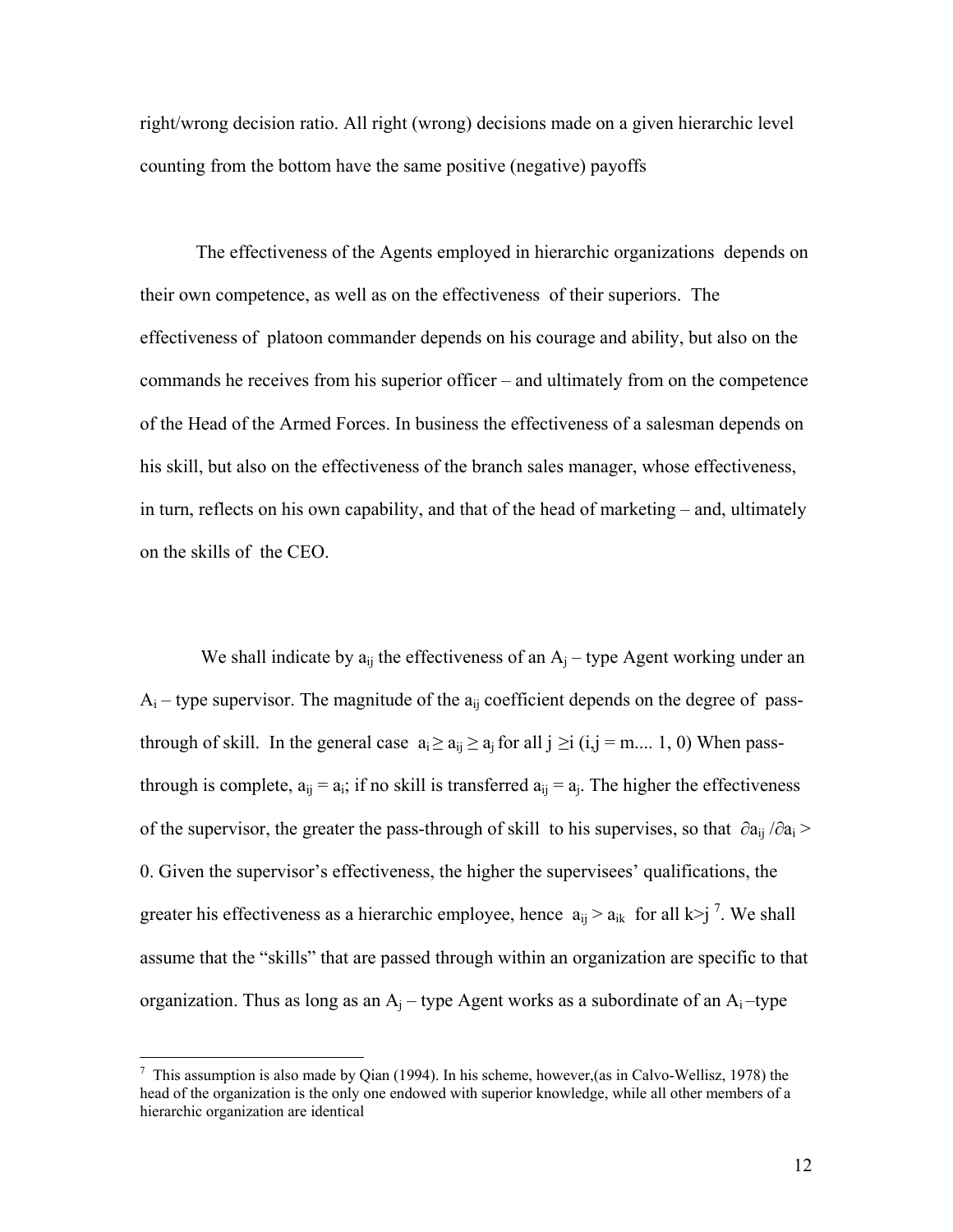Agent, his effectiveness is  $a_{ij}$ , but once he quits his job, his level of qualification reverts to  $a_i$ . $8$ 

In a profit-oriented hierarchic structure an entrepreneur earns a rent  $R = Q - W$ , where Q is the value of the output and W the wage bill. In a two-level organization, in which an  $A_i$  entrepreneur supervises n  $A_i$ -type production workers ( where  $A_i = or \neq A_i$  ) the entrepreneur's rent can be written as:

$$
R_{ij} = n^*(a_{ij} - w_j) \tag{1}
$$

To attract employees, the wage  $w_i$  offered to  $A_i$  –type Agents has to be at least as high as their self-employment opportunity cost. The profit-maximizing entrepreneur offers the lowest wage compatible with the participation constraint, hence, if some  $A_k$ . types are self-employed, then  $w_i = a_i$ , and (1) can be re-written to read:

$$
R_{ij} = n^*(a_{ij} - a_j) \tag{1a}
$$

We can now demonstrate the following propositions:

 $\overline{a}$ 

1. An Economic Agent becomes an entrepreneur if his rent is at least equal to the wage he could earn as a worker or a bureaucrat, or at least equal to his self-employment earnings, whichever is higher.

The proof is immediate. Since all tasks are equally difficult and all bring the same psychic utility, an  $A_i$ -type Agent will become the head of a business if and only if

 $R_{ij} \ge a_i$  if  $a_i \ge a_{xi}$  and  $R_{ij} \ge a_{xi}$  if  $a_i \le a_{xi}$  for any  $a_{xi}$ 

<sup>&</sup>lt;sup>8</sup> A similar assumption is made by Rajan and Zingales in whose scheme "Because superiors assign subordinates tasks to complement their own skills, managers [intermediate level employees] once specialized, are useless without their superior and can produce only in a team that contains the superior" However in their scheme managers who interact directly with the principal can partially appropriate his technology (Rajan and Zingales 2002, p. 808) while we rule out the possibility of such appropriation.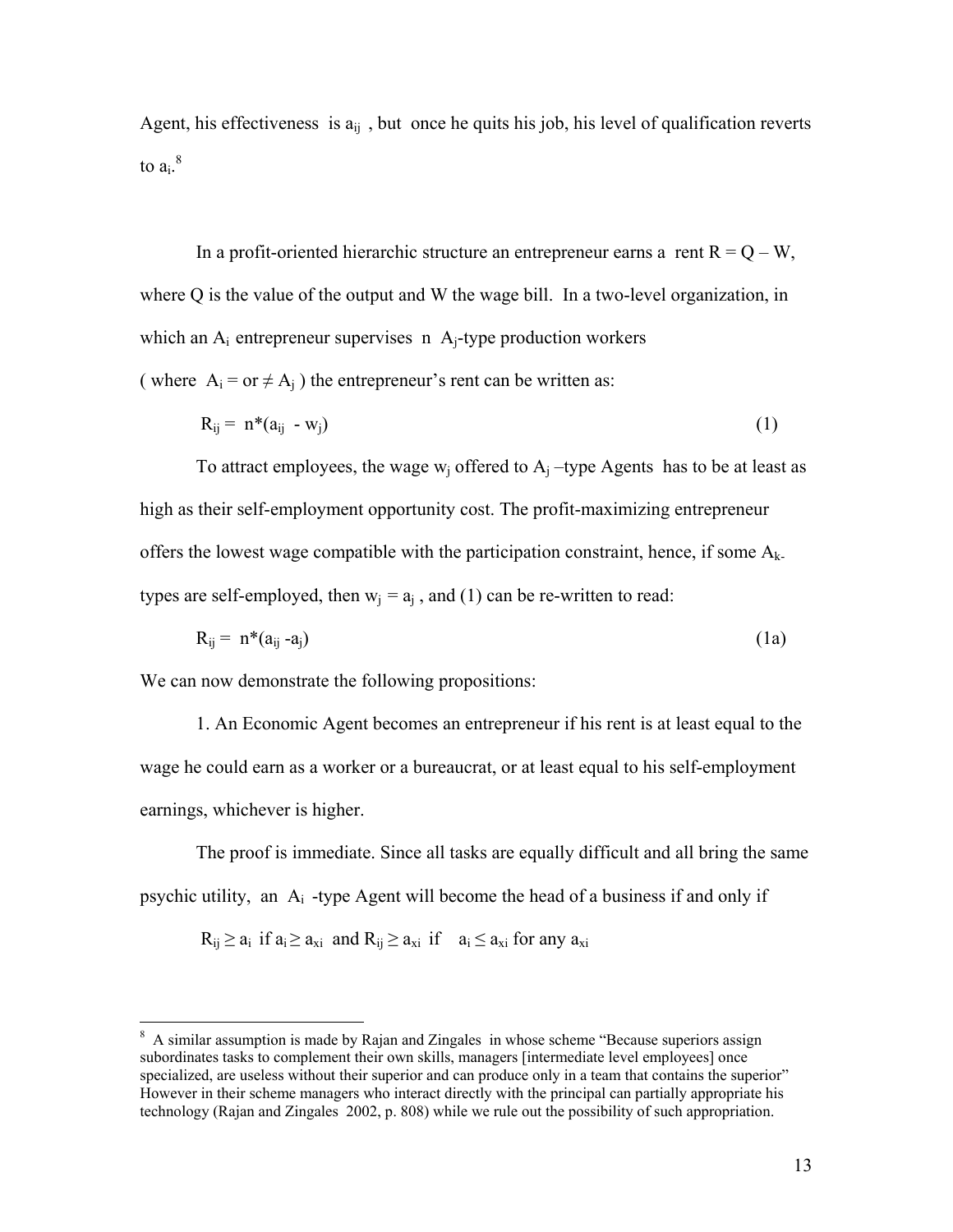2. It does not pay to for an individual to organize an enterprise and to hire personnel with equal or higher qualifications than his own.

Let an  $A_i$  –type (try to) organize an enterprise, and hire  $A_i$  -type workers, where  $a_i \ge a_i$ . To attract the employees, the wage he offers must be at least as high as their opportunity cost. Since the opportunity cost of  $A_i$  type individuals is equal or greater than their self-employment earnings  $a_i$ , it follows that:  $w_i \ge a_i$ . Writing  $R_{ji}$  for the entrepreneurial rent accruing to a  $A_i$ -type boss who hires n<sup>\*</sup> employees each of whom has an "inherent efficiency"  $a_i$  and commands a wage  $w_i = a_i$ , we get:

$$
R_{ji} = n^*(a_{ji} - w_i).
$$

But  $a_{ii} \le a_i$ , while  $w_i \ge a_i$ , hence  $R_{ii} \le 0$  (with inequality for  $i>i$ , and equality for  $i=i$ ). The prospective entrepreneur would earn zero rent if his employees had qualifications equal to his, and a negative rent if he a negative rent if they were more qualified.

3. An  $A_i$  type Agent would gain by organizing an enterprise and by hiring  $n^*$ employees who are less qualified than he is if the pass-through of competence is so high, that the value of output of the enterprise net of wages paid to the employees at opportunity cost exceeds the Agent's opportunity cost.

4. The entrepreneur'(net) rent  $(R_{ii} - a_i)$ , over and above his self – employment opportunity cost is the higher, the higher the larger the span of control n\*, and the greater the difference between the effectiveness of an  $A_i$  type worker supervised by an  $A_i$ -type superior, and the  $A_i$  productivity in self-employment...

Again, the proof is immediate. Write

<sup>&</sup>lt;sup>9</sup> The opportunity cost of  $A_i$ -type agents equals  $a_i$  when some such agents are self-employed, but it may be higher if all such agents are either heads of employees of hierarchic enterprises.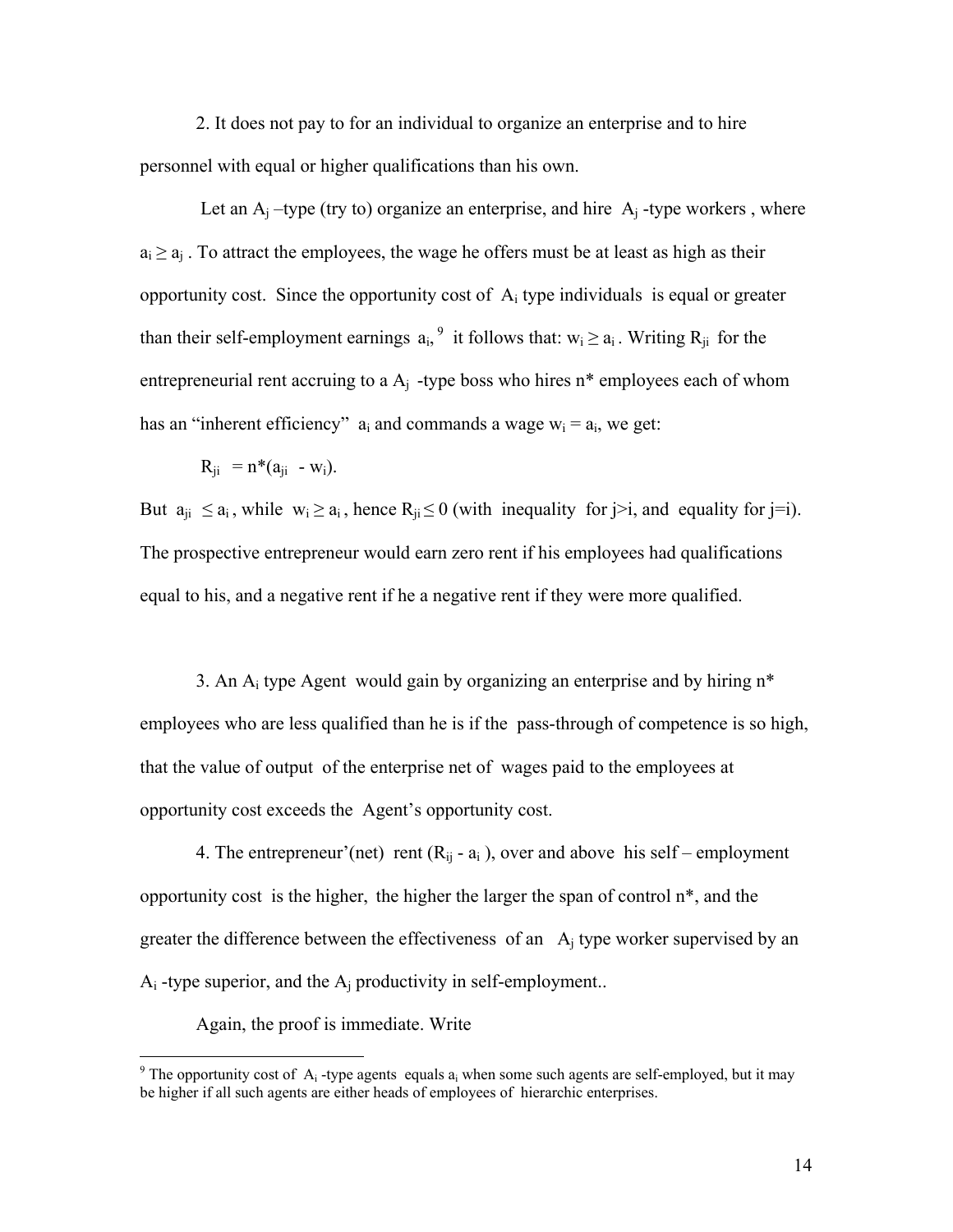$$
R_{ij} = n^*(a_{ij} - w_j) \ge a_i
$$
 (2)

where  $R_{ij}$  is the rent accruing to the  $A_i$ -type entrepreneur who employs n<sup>\*</sup>  $A_i$ -type workers. If some  $A_i$  – types are self-employed, then  $w_i = a_i$ , the entrepreneurial rent can be expressed as:

$$
R_{ij} = n^*(a_{ij} - a_j) \ge a_i \tag{2a}
$$

It is obvious that  $R_{ij}$  increases in  $n^*$  and in  $*(a_{ij} - a_j)$ 

1

 5. The advantage of a m-tier over an (m-1) – tier organization is the greater, the greater the span of control, the higher the pass-through of competence,, the greater the difference between the qualifications of the head of the enterprise and his employees, and the lower the opportunity cost of the latter.

Consider the problem facing the head of an enterprise who personally supervises n\* workers. To expand his enterprise, the "boss" would have to interpose a level of bureaucratic employees between himself and the workers. Assuming the constancy of the span of control across the levels<sup>10</sup>, the entrepreneur could supervise  $n^*$  bureaucrats, and each bureaucrat could supervise n\* workers. The number of production workers would grow from n<sup>\*</sup> to n<sup>\*2</sup>. If the bureaucrats are of the  $A_j$ -type, while the workers are of the A<sub>k</sub> type (where  $A_j = or \neq A_k$ ) production will be equal  $n^{*2} a_{ijk}$ , where  $a_{ijk}$  stands for the productivity of an  $A_k$  type worker working under the supervision of an  $A_i$  type bureaucrat responsible to an  $A_i$  type boss. We can express the entrepreneurial rent from a 3-level

<sup>&</sup>lt;sup>10</sup>. Calvo and Wellisz (1979) and Holmstrom and Tirole (1988) assume that the number of layers is limited by a binding constraint, in which case the lower the level, the smaller the span of control. Qian (1994) has shown that in the continuous case the endogenously determined optimal span of control is constant across the hierarchic layers provided the number of layers is not predetermined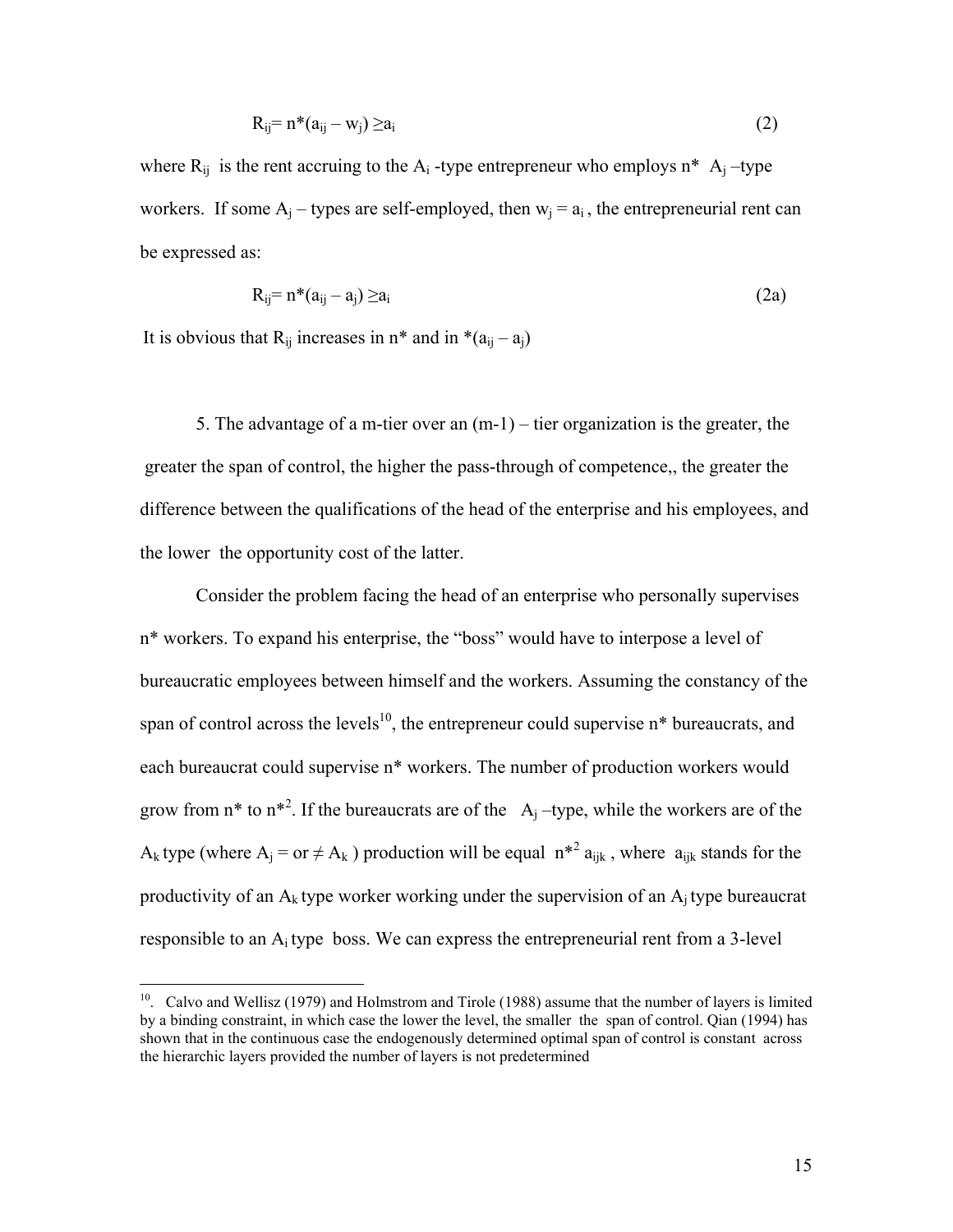organization as:

$$
R_{ijk} = n^{*2} a_{ijk} - (n^* w_j + n^{*2} w_k)
$$
 (3)

Assuming that some of the  $A_i$  and  $A_k$  type individuals are self-employed, the above can be re-written as:

$$
R_{ijk} = n^{*2} a_{ijk} - (n^* a_j + n^{*2} a_k)
$$
 (3a)

Subtracting (2a) from (3a) we get as a condition of profitability of expansion

from a 2-tier to a 3-tier hierarchy

$$
n^*(a_{ijk}-a_k)-a_{ij}\geq 0
$$

The meaning of the above condition becomes clearer if we consider the case of a specific pass-through function Let us assume that:

$$
a_{ij} = \alpha a_i + (1 - \alpha) a_j^{11} \tag{4}
$$

from which:

$$
a_{ijk} = \alpha^2 a_i + \alpha (1 - \alpha) a_j + (1 + \alpha) a_k \tag{5}
$$

If the enterprise head is of type  $A_0$  while the labor force is homogenous we can

write

$$
a_i = a_0 \text{ and } a_j = a_k = a_1, \text{ then}
$$
  
\n
$$
R_{011} = n^{*2} [\alpha^2 a_0 + \alpha (1 - \alpha) a_1 + (1 + \alpha) a_1] - (n^{*2} + n^*) a_1 =
$$
  
\n
$$
= n^{*2} \alpha^2 a_0 - n^2 \alpha^2 a_1 - n^* a_1
$$

while

$$
R_{01} = n^* \left[ \alpha a_0 + (1 - \alpha) a_1 \right] - n^* a_1 = n^* \alpha a_0 - n^* a_1
$$

from which

 $11 -$ It will be readily seen that the formulation conforms to our earlier assumptions: If  $\alpha = 1$ , the supervisee acquires the supervisor's level of technical skill; if  $\alpha = 0$ , the supervisee's performance is unaffected by that of the supervisor .It is also clear that  $\partial a_{ij}/\partial a_i > 0$ . and  $a_{ij} > a_{ik}$  for all k>j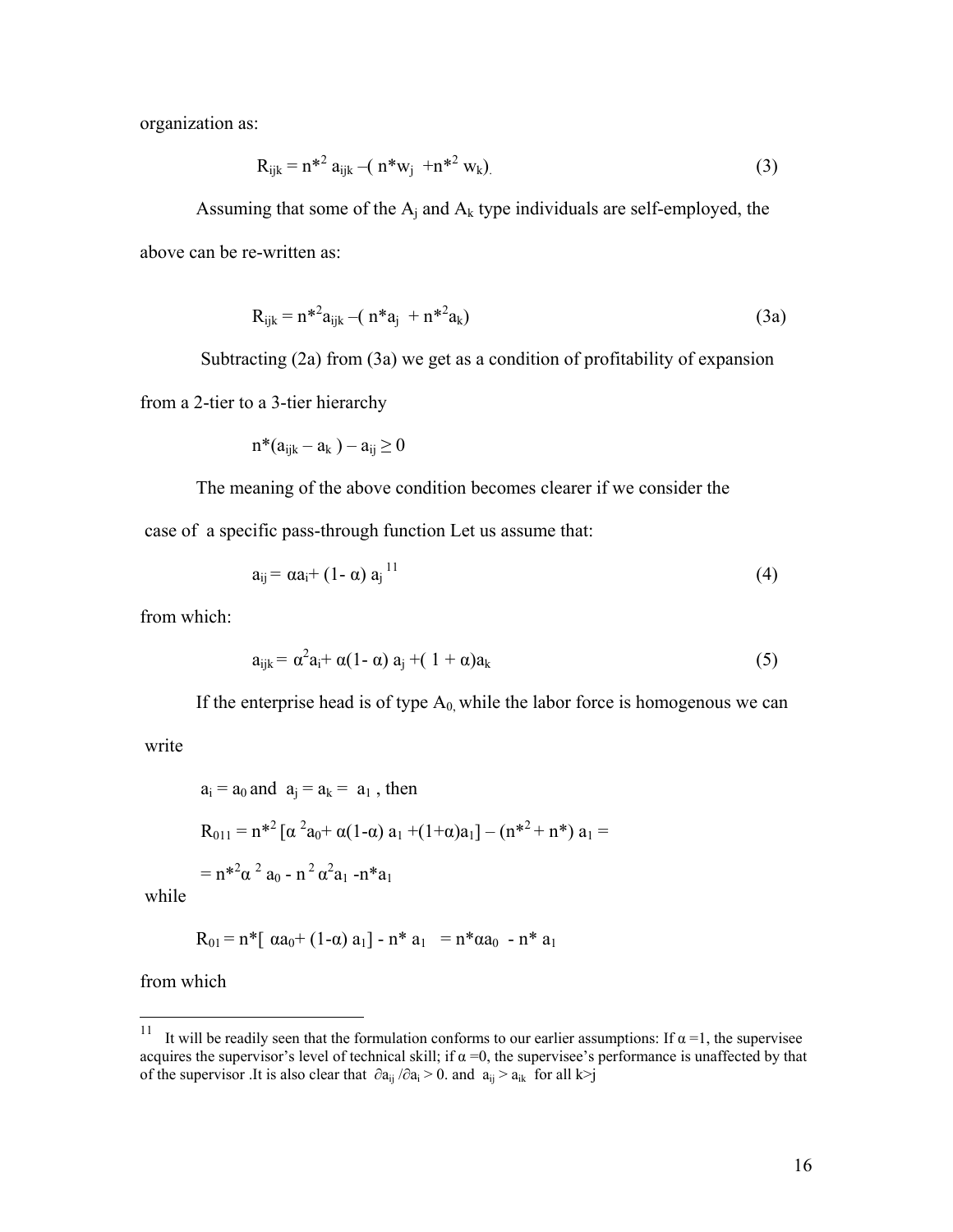$$
R_{011} - R_{01} = n^* [(n^* \alpha^2 - \alpha) (a_0 - a_1) - a_1]
$$

It pays to expand an enterprise from two to three levels if

$$
R_{011} - R_{01} \ge 0
$$
, that is if:

$$
(n^* \alpha^2 - \alpha) (a_0 - a_1) \ge a_1
$$

The proof can readily be extended to any m>2.

6. If the labor force is heterogeneous , the less qualified individuals should be engaged as workers, and the more qualified ones as bureaucrats.

Let there be two types of Agent,  $A_1$  and  $A_2$ , where  $a_1 > a_2$ , and let (4) be the passthrough function. Compare the rental yielded by a three-tier organization which employs  $n^*$  A<sub>1</sub>-type bureaucrats and  $n^{*2}$  A<sub>2</sub>-type workers with one which employs  $n^*$  A<sub>2</sub>-type bureaucrats and  $n^*$ <sup>2</sup> A<sub>2</sub> – type workers. From (5) it follows that:

$$
R_{012} = n^{*2} \{ \alpha^2 a_0^2 + \alpha (1 - \alpha) a_1 + (1 - \alpha) a_2 \} - (n^* w_1 + n^{*2} w_2 \}
$$
  

$$
R_{022} = n^{*2} \{ \alpha^2 a_0^2 + \alpha (1 - \alpha) a_2 + (1 - \alpha) a_2 \} - (n^* w_2 + n^{*2} w_2 \}
$$

From which:

$$
R_{012} - R_{022} = n^{*2} \alpha(1-\alpha) (a_1-a_2) - n(w_1 - w_2)
$$

If  $w_1 = a_1$  and  $w_2 = a_2$ , then  $R_{012} > R_{022}$  provided that  $\alpha(1 - \alpha) > n^*$ , but since  $n \ge 2$  and  $\alpha \leq 1$  this condition is always satisfied. It is therefore profitable to place more skilled individuals on higher rungs of the hierarchy.

From the above it follows immediately that:

7. It is never profitable to place a more qualified individual under the supervision of one who is less skilled

If an A 2-type worker were replaced by an A 1-type worker output would grow by  $(a_{021} - a_{022})$ . Applying (4) we see that output growth would amount to  $(a_1 - a_2)$  ( $(1 - \alpha)$ .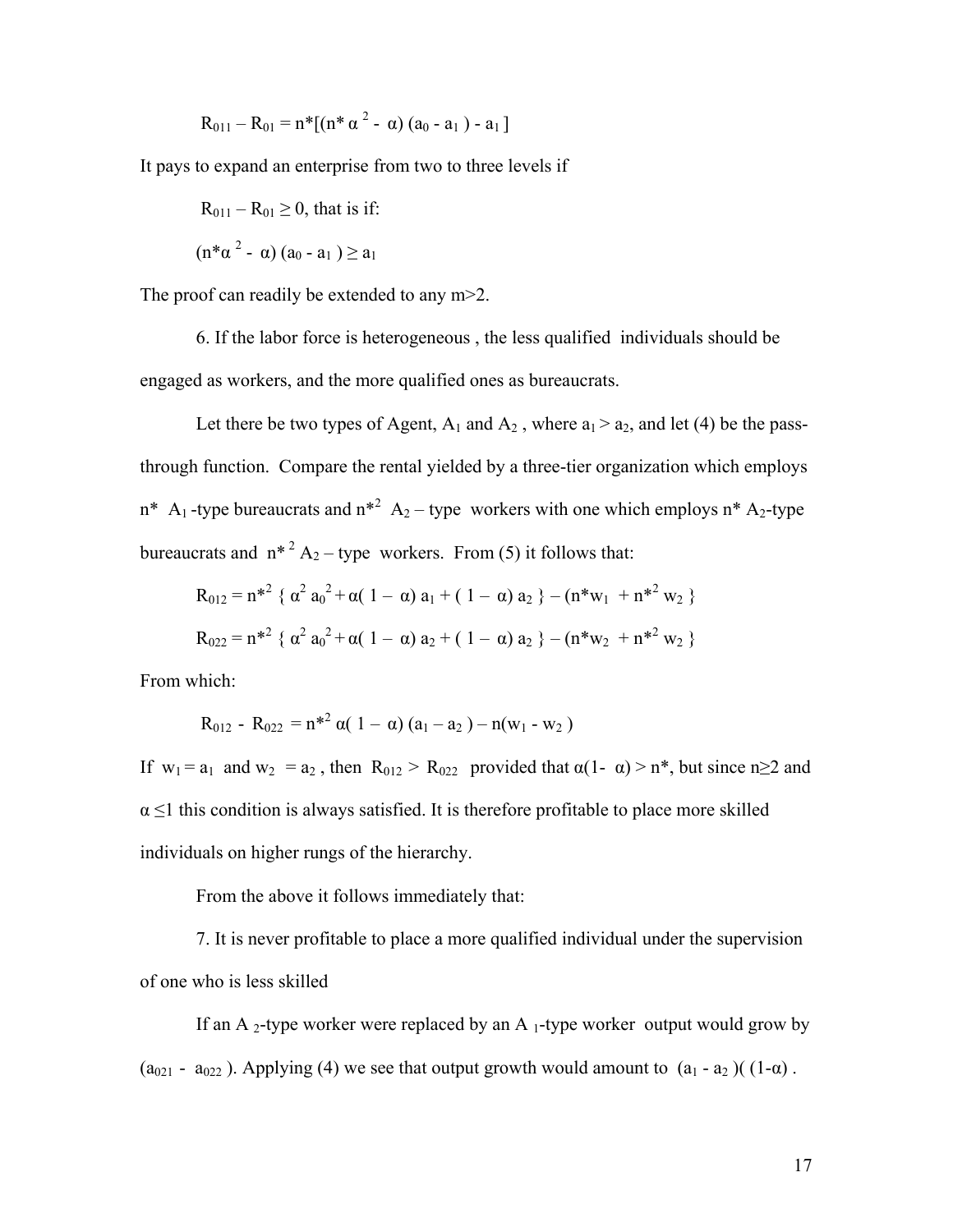At the same time the wage bill would grow by  $(w_1 - w_2)$ . If  $w_i = a_i$ , (I=1,2), then the wage bill growth would amount to  $(a_1 - a_2)$ . Since  $\alpha > 0$ , the growth in output is less than the growth in the wage bill, which means that it will never be profitable to place an  $A_1$ -type worker under an  $A_2$ -type supervisor.

 Under some circumstances (a war emergency, for example), maximum output, rather than maximum profit is the goal. It can be shown that if the span of control is small, and the transfer coefficient is low, output can be raised more by making a "high tech" individual into a worker instead of making him a bureaucrat. In such a situation, however, the replacement of a low-tech by a high tech individual raises production cost.

Consider, again, an enterprise which employs only  $A_2$ -types. One  $A_1$ -type becomes available for employment.. If he replaced an  $A_2$  – type bureaucrat, output of the organization would increase by:

 $\Delta Q(I) = \{n[\alpha^2 a_0 + \alpha(1-\alpha) a_1 + (1+\alpha) a_2]\} - \{n[\alpha^2 a_0 + \alpha(1-\alpha) a_2 + (1+\alpha) a_2]\}$ where the expression in the first {} bracket shows the output of a team consisting of an  $A_1$  – type bureaucrat working under an  $A_0$  – type principal, and supervising n\*  $A_2$  – type workmen, while the second bracket shows the output of a team consisting of an  $A_2$  – type bureaucrat working under an  $A_0$  – type principal, and supervising  $n^* A_2$  – type workmen.

On the other hand, if the  $A_1$  – type replaced one  $A_2$  – type worker, output would grow by:

$$
\Delta Q(II) = (\alpha^2 a_0 + \alpha (1-\alpha) a_2 + (1+\alpha) a_1 \} - \{ \alpha^2 a_0 + \alpha (1-\alpha) a_1 + (1+\alpha) a_1 \}
$$

By substitution and rearrangement of terms, it can be shown that Strategy I raises output by more than Strategy II, as long as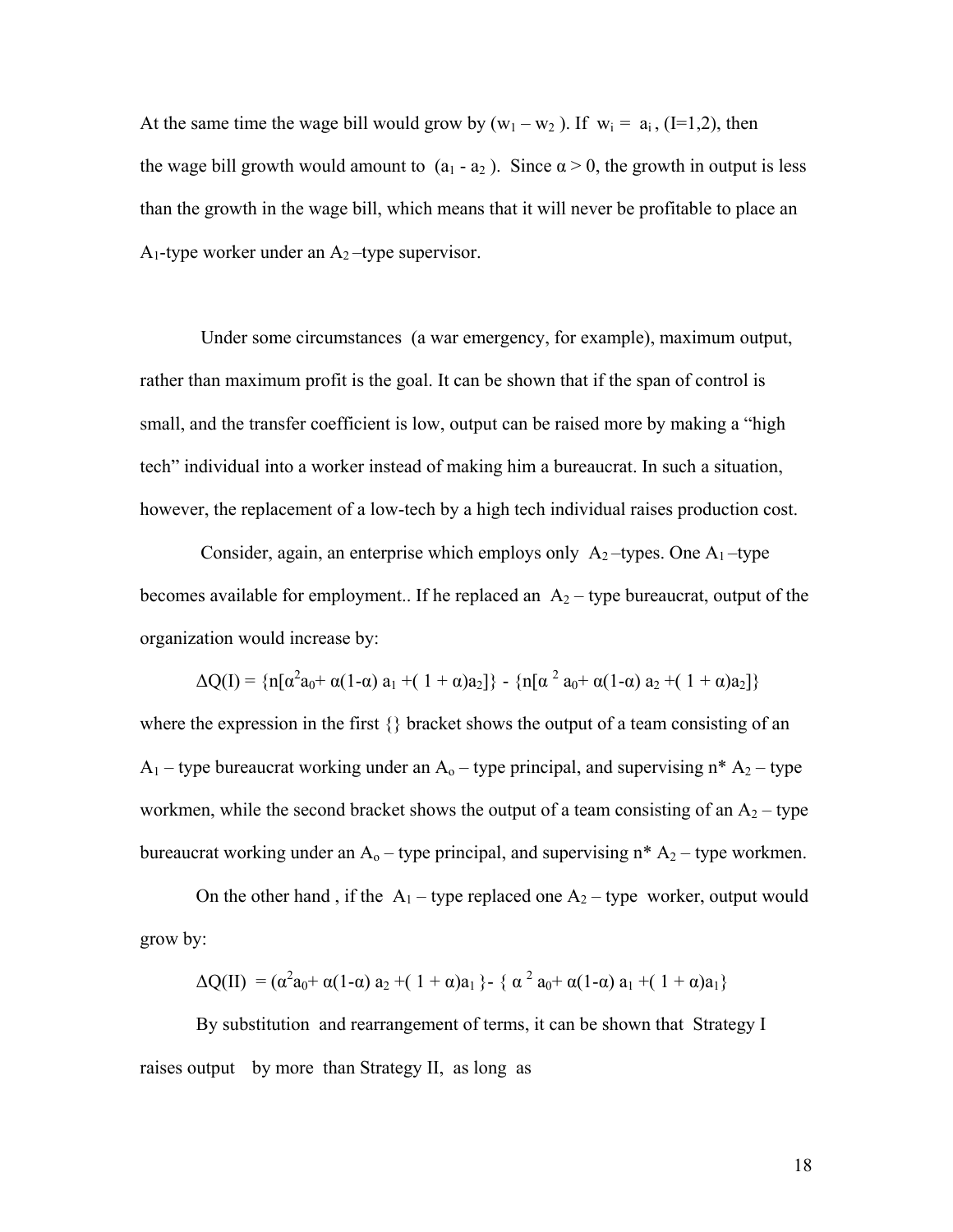$n\alpha \geq 1$ 

As long as  $\alpha > 1/2$ , the output of the smallest viable team, consisting of a supervisor and two supervisees can be raised more by putting the  $A_1$  type in the supervisory position rather than making him into a supervisee. The larger the team, the smaller the critical size of n. Thus even if the size of the output is the critical organization the rule of placing the higher qualified individuals in the higher position generally holds.

 Let us now define the economically optimal level of bureaucracy. We shall focus our attention on the public sector bureaucracy, particularly vulnerable to criticism – and assume, as is done in Findlay and Wilson (1987) that all the final goods and services are produced under competitive conditions by the private sector while the public sector produces an intermediate good, such as "law and order". The production function can be written as:

$$
Y = A(L_G)F(K, L_P)
$$
 (6)

In the private sector  $L_P$  labor is to applied to K, a fixed volume of capital. The public sector utilizes labor only to produce the factor-augmenting intermediate product A. All labor is drawn from a common pool,

$$
L_G + L_P = L \tag{7}
$$

The wage is equal to the marginal product of labor in the private sector:

$$
w = A L_P \tag{8}
$$

 We shall assume that Agents in the private, perfectly competitive system strive to maximize their income. The decision-maker in the public sector strives to maximize the Gross National Product. Maximization of Y with respect to  $L_G$  (taking into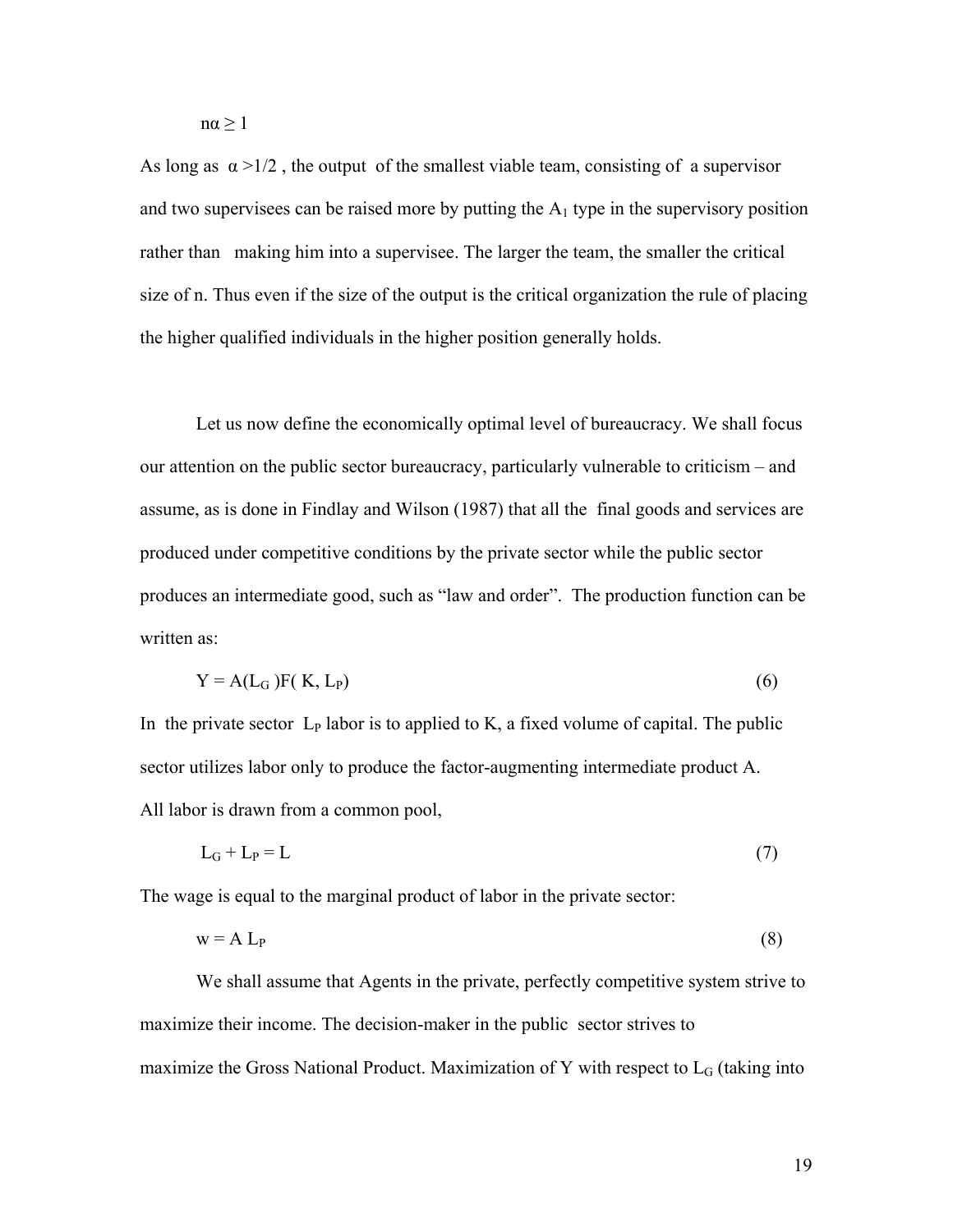account (7) yields the first order condition:

$$
A' F(K, L_G) = A L_P
$$
\n<sup>(9)</sup>

Where the LHS represents the marginal product of labor in the public, and the RHS the marginal product of labor in the private sector. At the optimum level of government employment,  $L<sub>G</sub>$ <sup>\*</sup>, the marginal product of labor in both sectors is equal, and national income is maximized. Efficient allocation of public sector labor implies that the number of government bureaucrats is an increasing function of government employment. It follows that given  $L<sub>G</sub>$ <sup>\*</sup> we can determine the economically optimal number of government bureaucrats  $L<sub>GB</sub>$ <sup>\*</sup>

 To sum up. A Weberian bureaucracy utilizes "knowledge" in an efficient manner. Where the public sector decision-makers is to maximize GNP, both the number of public sector bureaucrats and the output of intermediate public goods in at an optimum.

#### 4 Bureaucracy and the Principal-Agent Problem

 In his discussion of bureaucracy Weber assumed that the Principal of a hierarchic organization and all his Agents were driven by the same motives. This assumption might be true if the organization is a fire fighters' brigade, or an army driven by patriotic motives. In his well-known critique of the public sector bureaucracy Von Mises asserted that there was also unity of purpose among employees of profit-oriented entities imbedded in a competitive system . Competition, Von Mises claims, solves costlessly the Principal-Agent problem.

"[T]he working of the capitalist system forces the entrepreneur to obey the orders issued by the consumers… He does not have the power to distribute bounties at the expense of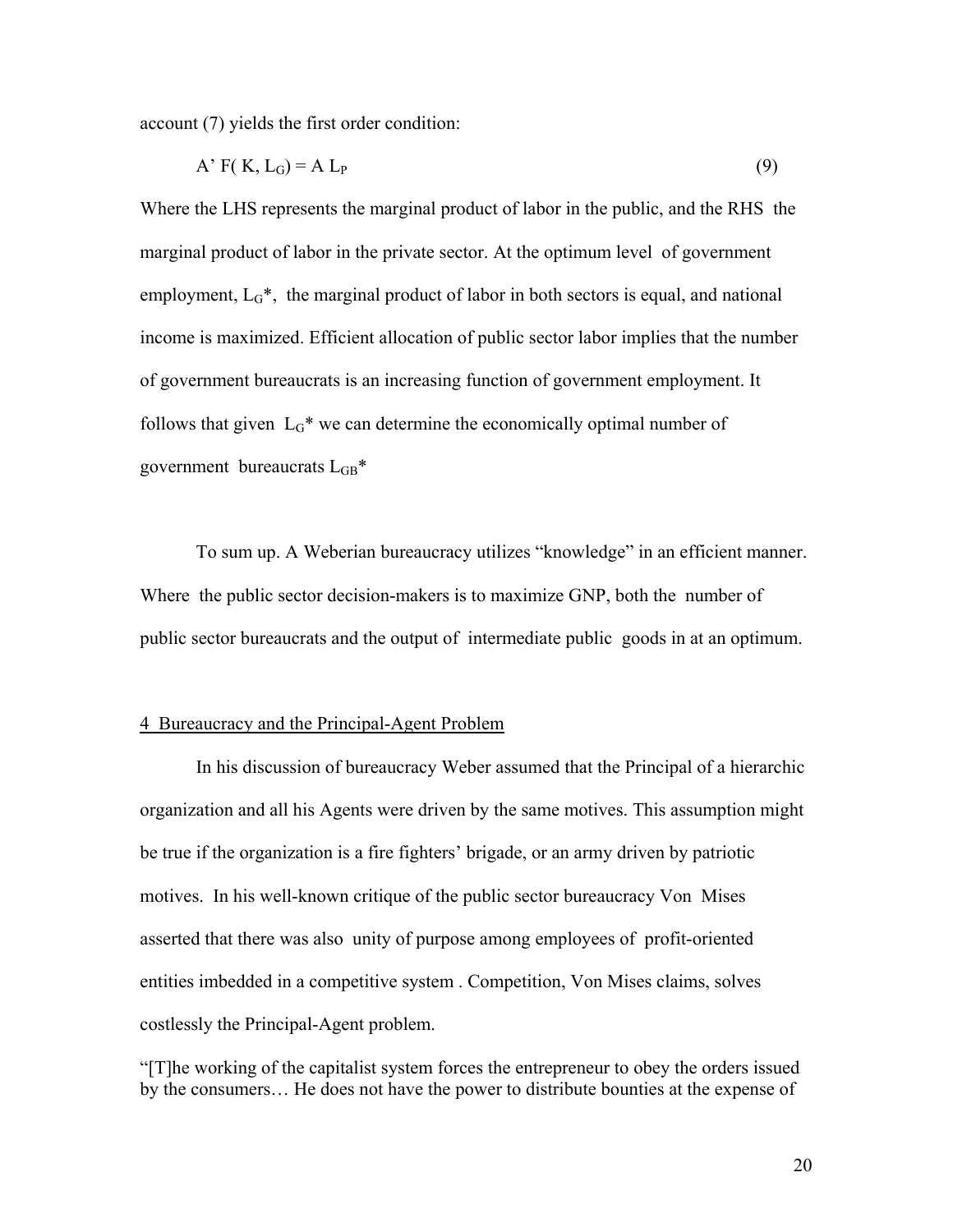the consumers… The same relation that exists between the general manager and his immediate subordinates, the heads of the various sections, pervades the whole business hierarchy. Every section head values his immediate subordinates according to the same principle by which the chief manager values him, and the foreman applies similar methods in appraising his subordinates… It does not matter whether piece rates or hourly wages are paid. In the long run the worker can never get more than the consumer allows"(Von Moses, 1944, p.37)

To paraphrase Von Mises: Consider a perfectly competitive economy. In the long run equilibrium a firm imbedded in such an economy makes a zero profit. To make zero profits, all jobs must be allocated so as to maximize efficiency (as discussed above). In appointing the general manager the ultimate claimant must, therefore, be guided solely by considerations of profitability, and the same holds true of the appointments of all subordinates made by their superiors. If any Agent fails to work with full efficiency, the firm makes a loss, and the Agent loses his job, hence no agent will shirk on the job. Though Agents work as a team, there is no free-rider problem, because every Agent's performance is critical.<sup>12</sup>

 The Von Mises argument does not hold, however, in the presence of uncertainty. Even if the expected value of profits for any firm is zero, short-run profits may be positive or negative. Let  $\pi$  be the profit which an enterprise expects to realize in the short run, under the assumption that no employee shirks, and let  $\rho_i$  be the ith employee's contribution to the profit. Under the (extreme) assumption that a one-period loss would lead to liquidation, the ith employee would have an incentive to work only if his effort was critical, that is if  $\pi \ge 0$  while  $(\pi - \rho_i)$  < 0. If  $\pi < 0$  the enterprise would go bankrupt whether he worked or not, hence he would be better off if he relaxed and enjoyed on-the-

 $12$  One could, of course, raise the objection that if all Agents are paid at their opportunity cost, they suffer no loss from the collapse of the firm that employs them, hence no one who is paid per unit time has any incentive to work.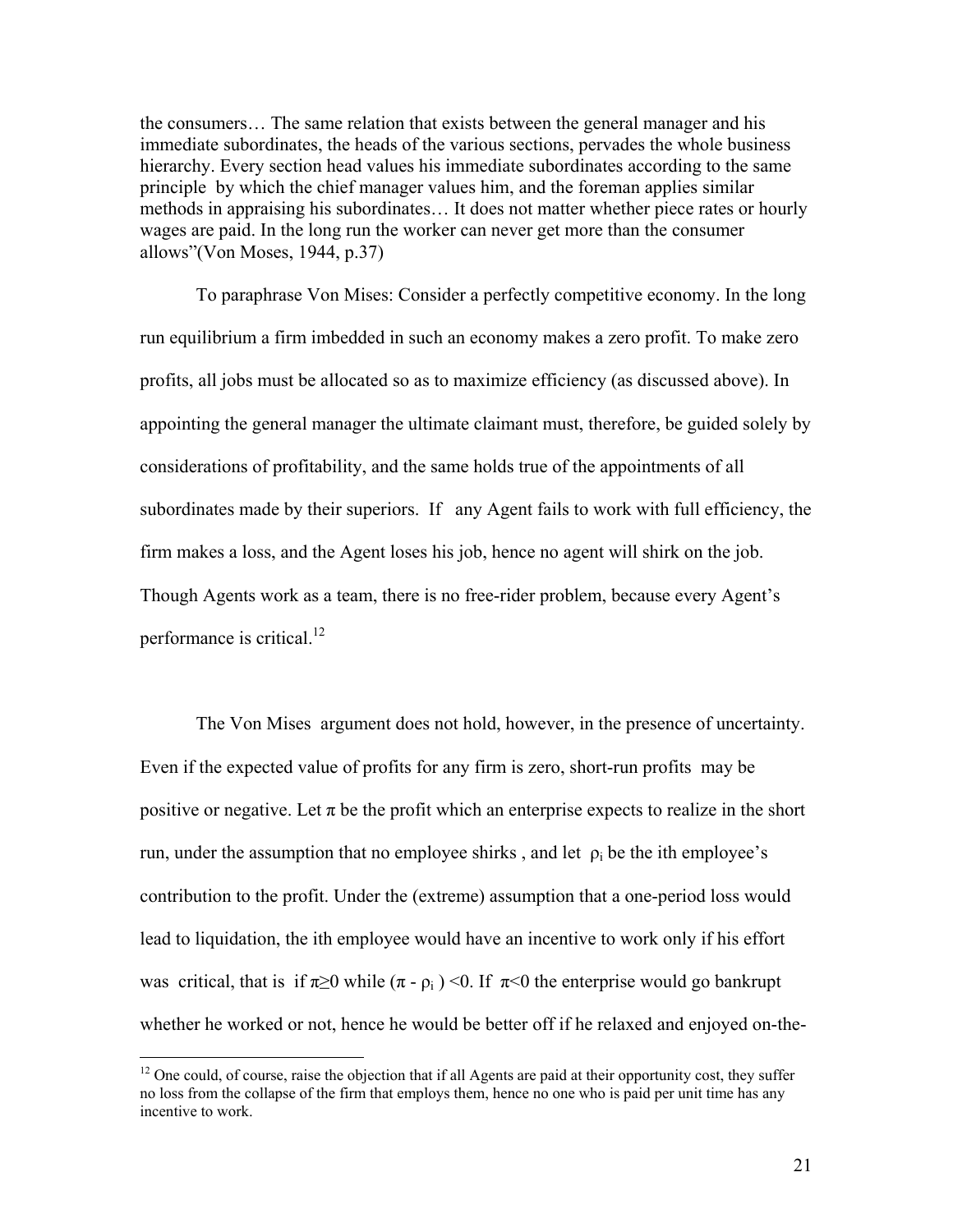job leisure. If  $(\pi - \rho_i) \ge 0$ , the enterprise would show a profit whether he worked or not. It is clear  $\rho_i$  increases with the ith Agent's hierarchic rank. Under our assumptions if the "boss" shirks, the enterprise makes a loss, hence the (assuming that the magnitude of the loss is a matter of indifference) the "boss's" effort is critical except when bankruptcy is inevitable. But in the absence of a reward-and-punishment system, a production worker in a large enterprise has little if any incentive to work.

Let us define an efficient incentive scheme instituted by a competitive profitoriented enterprise<sup>13</sup>. The principal, acting as a Stackelberg leader, monitors the employee's performance; he pays w to an employee whose performance is satisfactory, and metes out punishment  $k$  if performance is below standard<sup>14</sup> Employees seek to maximize their utility, derived from their earnings w and from on-the-work leisure, hence u(w,e) with  $\partial u / \partial w > 0$  and  $\partial u / \partial e < 0$  We assume that  $\pi$ , the probability an Agent's work being found to be unsatisfactory, increases in the intensity of monitoring m, and that it decreases with the employee's effort, i.e.  $\pi$ (e,m) (where 0≤e≤1 and 0≤m≤1) with  $\pi^{\prime}$ <sub>m</sub>  $0 \leq 0$  for e $\leq 1$  and  $\pi'_{e} > 0$  for m $> 0$ ,  $\pi(e, 0) = 1$  and  $\pi(1, m) = 1$ .

The wage-punishment "package" offered by the enterprise must yield at least as much utility  $u(v)$  as the prospective employee's opportunity cost. Assume, as earlier, that the alternative is self-employment, yielding utility u(s) with probability 1. We shall express a prospective employee's participation constraint in the form of a the Von Neumann-Morgenstern function:

<sup>&</sup>lt;sup>13</sup> A formal proof of the propositions that follow will be found in Calvo and Wellisz,(1978) and (1979).<br><sup>14</sup> For the sake of simplicity do not discuss a finer grading of the employee's performance.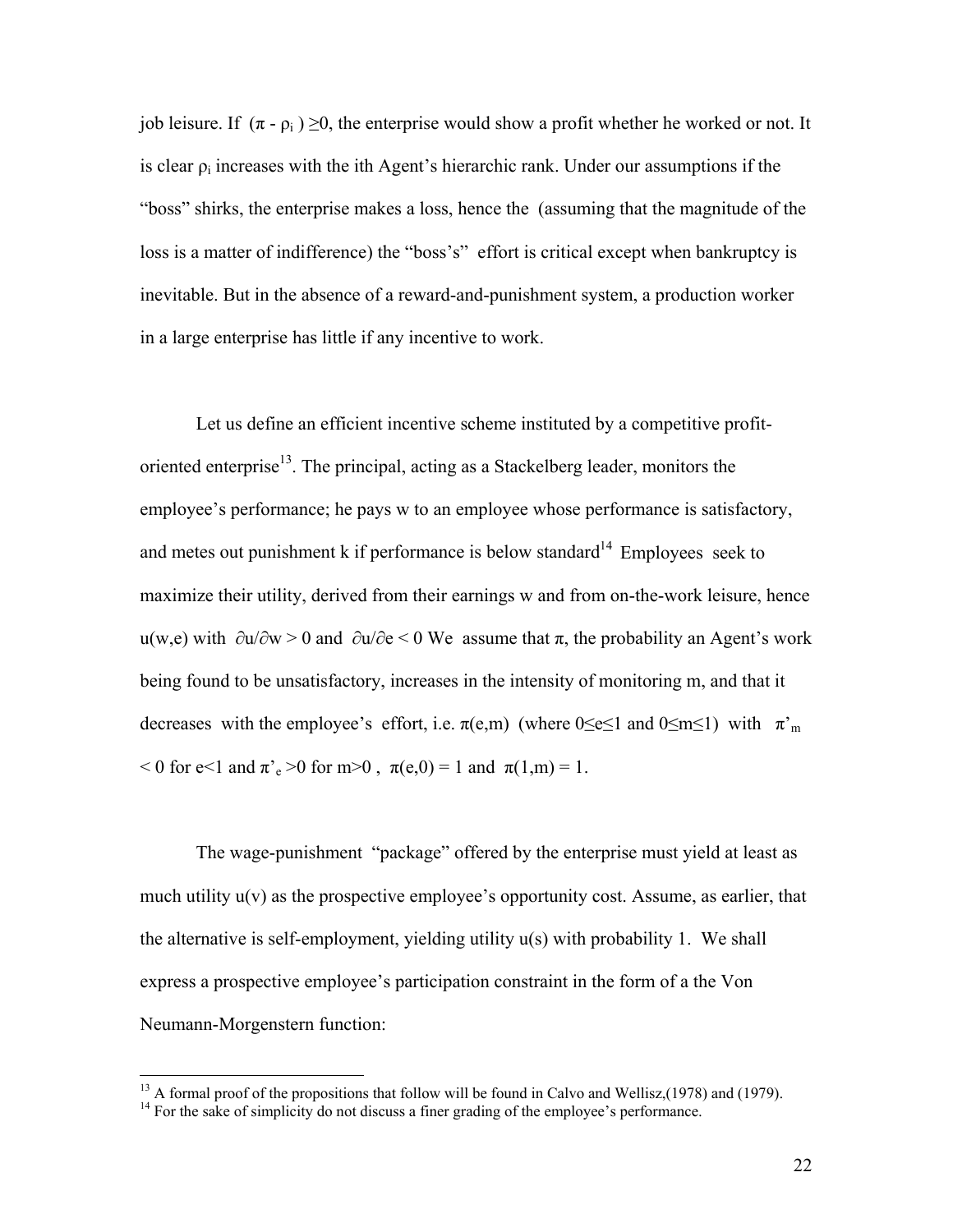$$
u(v) = \pi (m,e)u(w,e) + (1 - \pi (m,e)) u (k) \ge u(s)
$$
 (10)

The problem of the Principal in a profit-oriented enterprise is to choose w, k, and the intensity of monitoring m so as to induce a profit-maximizing effort on the part of the employees:

$$
\begin{aligned} \text{Max } \Pi &= e(w, k, m) - c(w, m) \\ \text{w}, k, m \end{aligned} \tag{11}
$$

(where  $e'(w) > 0$ ,  $e'/k' > 0$ ,  $e'(m) > 0$ ,  $c'(w) > 0$  and  $c'(m) > 0$ ))

The severity of punishment is limited by custom, by law, or by agreement. Writing k for actual punishment and  $\underline{k}$  for the most severe punishment that is permitted, we have:

$$
|k| \le |\underline{k}| \tag{12}
$$

From the Principal's point of view punishment is costless, hence he will set it at the maximum permissible level.

The Principal will seek to maximize (11) subject to (10) and to (12) and offer a least cost (i.e. profit maximizing) "package"  $v^*(w^*, m^*, \underline{k})$  acceptable to the employees, where:

$$
v^* = [\pi(m, e(w^*, m^*, \underline{k}))]u(w^*) + [1 - \pi(m^*, e(w^*, m^*, k^*))]u(\underline{k})
$$

In the absence of a limit on the severity of punishment, the entrepreneur could solve the Principal-Agent problem without incurring hardly any cost. He could offer to the  $A_i$  - types a wage  $w_i = a_i$ , and elicit full effort by keeping monitoring to a minimum necessary to create a credible threat of punishment. But since ∂u/∂e<0 and e'(/k/) >0 , it follows that  $\partial e/\partial k$ /<0, i.e that other things being equal, the less severe the punishment, the lower the effort, hence the higher the cost of a unit output of labor. If the worse that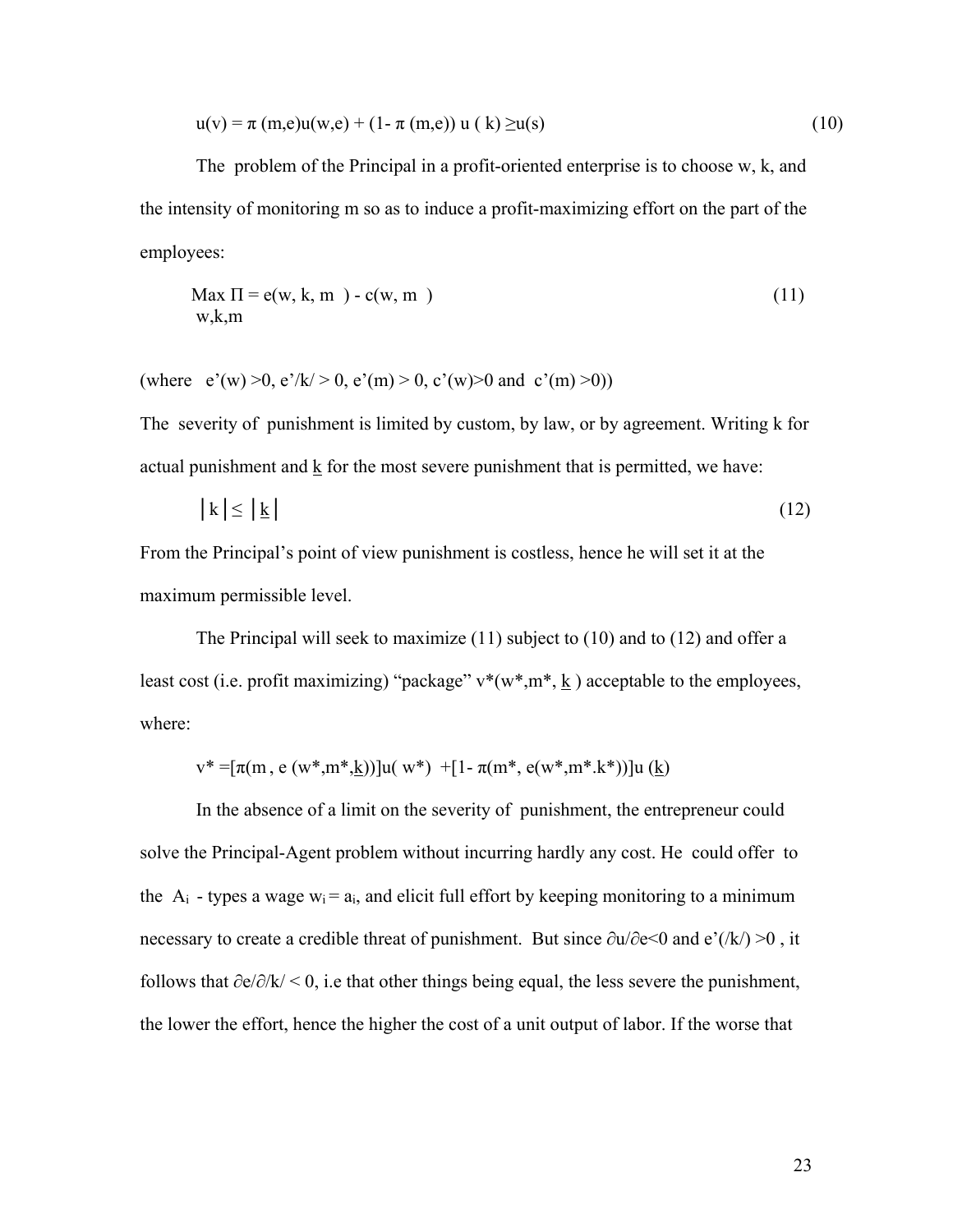can happen to an employee is to be discharged, he will perform no work, unless he is offered a wage higher than his self-employment opportunity cost. At equilibrium ∂e/∂m = ∂e/∂w, which means that the higher the marginal cost of monitoring, the higher the wage needed to elicit effort, and the higher the cost of the product of labor. Thus even in the case of pure competition there is a wedge between the enterprise labor cost and the opportunity cost of the wage-earners.

# 5. Problem of the public sector bureaucracy.

 The incentive problems faced by public sector, non-profit oriented Bureaus are greatly more severe than those facing competitive profit-oriented enterprise.

"The objectives of public administration cannot be measured in money terms and cannot be checked by accountancy methods… In public administration there is no market price for achievements. This makes it indispensable to operate public office according to principles entirely different from those applied under the profit motive" (Von Mises, 1944 p. 47)

In the absence of a simple, measurable objective, such as profit maximization, in

choosing his subordinates the head of a Bureau may be motivated by considerations other

than those of efficiency:

"The seller-buyer nexus as well as the employer-employee relation, in a profitseeking business is purely matter of fact and impersonal. It is a deal from which both parties derive an advantage…. But it is different with a bureaucratic organization. There the nexus between superior and subordinate is personal. The subordinate depends on the superior's judgment of his personality, not of his work" (ibid. p. 53)

The professionalization of the civil service is a guard against biased treatment.

Posts are filled on the basis of objective criteria, such as the educational attainment and

the length of service. "Objective measures are characterized by the fact that they can be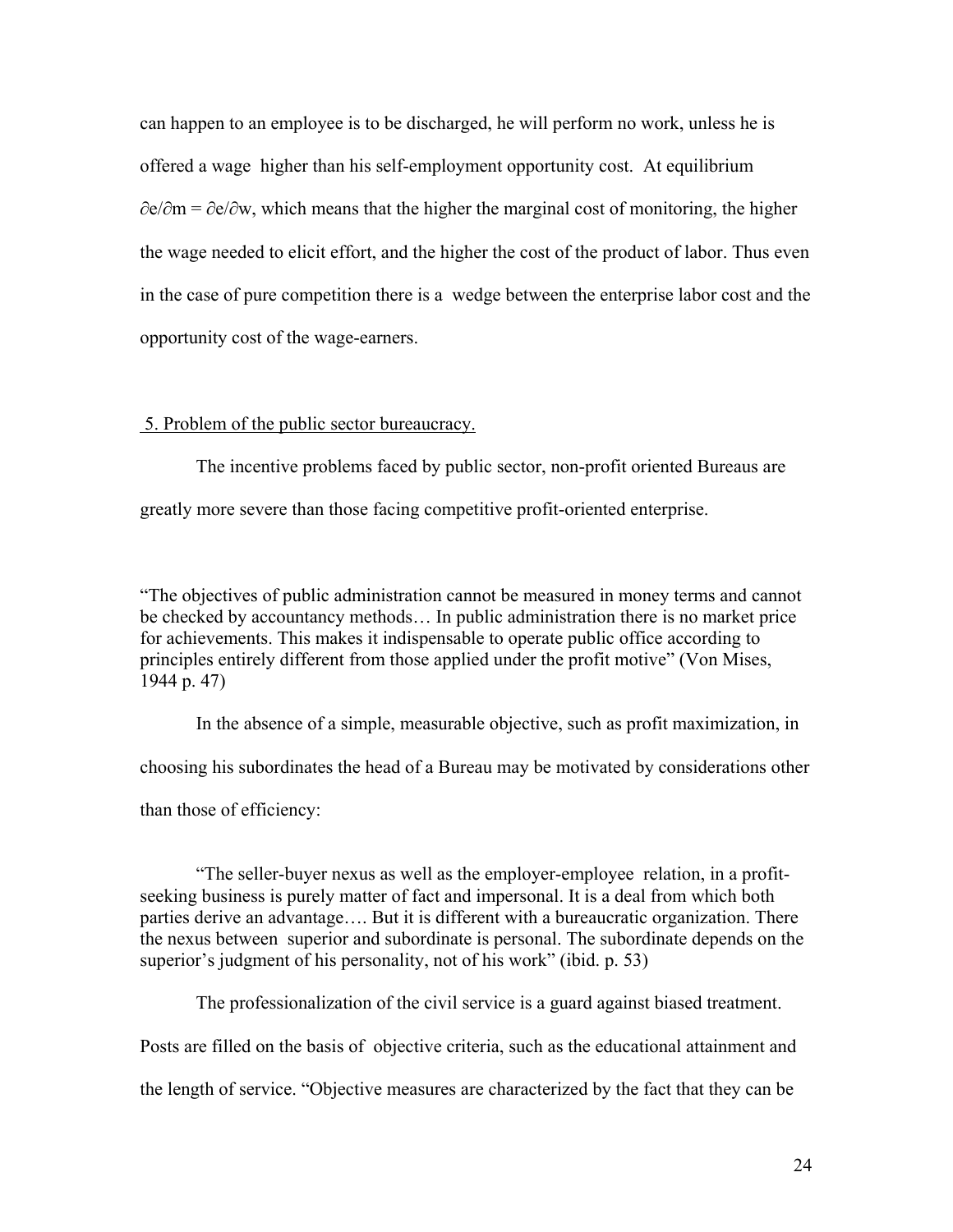verified for contractual purposes ". The subjective criteria, which are barred , include "anything that is not verifiable by a third party" (Prendegast, 1999 p.12) The elimination of the subjective criteria narrows the set of signals used for evaluation and for the determination of rewards and punishment , and reduces efficiency of the system (see Holmstrom, 1979). The exclusive reliance on objective criteria may have perverse effects, for:

 "this machinery for selection sometimes bars the competent men from a job and does not always prevent the appointment of an utter incompetent. But the worst effect produced is that the main concern of the clerks is to comply with these and other formalities. They forget that their job is to perform an assigned duty as well as possible" (Von Mises, op. cit. p.55)

The civil servants' duties are often subdivided into well defined, readily measurable tasks, such as the filing of reports, the issuance of certificates, and other activities commonly referred to as "red tape". Here, too, there is gain in objectivity, at the expense of efficiency. The effect of the exclusive reliance on objective criteria means that the public sector bureaucrats are less closely monitored than their profit-oriented sector counterparts. A Civil Servant's career is determined by his formal qualifications and his fulfillment of his duties. Effort, over and above a set minimum, is not rewarded.

It can be readily shown that the wedge the cost of labor and the opportunity cost of the Agents is wider in the case of public sector bureaus than in the case of profitoriented enterprises. To compete for labor with the private sector, the public sector wagemonitoring-punishment offer ( $w_{cs}$  m<sub>cs</sub>,  $\underline{k_{cs}}$ ) must be as attractive as the conditions offered by private business. But business offers the least-cost "package" ( $w^*$  m $*\underline{k}$ ), hence any other "package", such as  $(w_{cs}, m_{cs} \underline{k_{cs}})$  must be more expensive. The "Civil"

25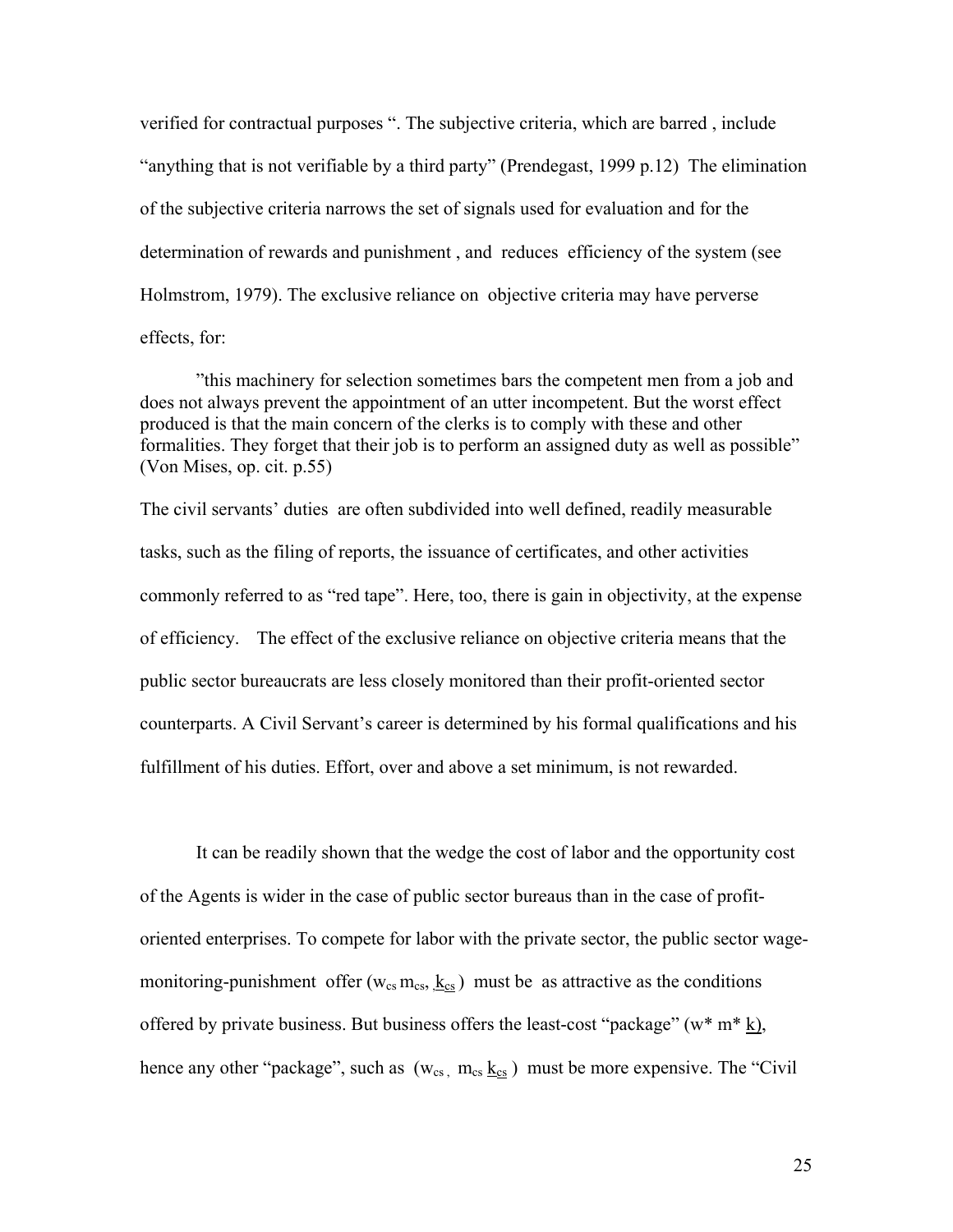Service" package involves less pay and lower penalties than the business "package", hence it elicits less effort.<sup>15</sup> The Civil Service employees tend to work less hard and enjoy more on the job leisure then private business bureaucrats, because the latter are better rewarded for good performance, and face more severe <sup>16</sup>. As a consequence, more employees are needed to perform a given task. Bureaus do not do too much; the bureaucrats do too little. But, given the Civil Service constraints, the size of the bureaucracy cannot be squeezed down without reducing the supply of public goods.

#### 6.The Niskanen hypothesis

 $\overline{a}$ 

In his 1971 book Niskanen advanced arguments that the it is in the interest of the public sector bureaucrats as well as in the interest of the politicians who oversee their activities to over-expand the public sector bureaus. The heads of bureaus seek to maximize the number of employees, because the their rank their prestige and their salary are the higher the larger their bureau. The subordinates also have a vested interest in the growth of the bureau size, since the larger the bureau, the more possibilities of hierarchic advancement.<sup>17</sup> In the US, the relationship between the government bureaus and the political establishment is one of bilateral monopoly. A given public service is, typically, provided by only one bureau, and every bureau comes under the supervision of a Secretary (or one of his subordinates) and/or of a House committee. Committees for each

<sup>&</sup>lt;sup>15</sup> The incentive effect of wages is also blunted insofar as advancement depends upon the length rather than the quality of service.

<sup>&</sup>lt;sup>16</sup> If the population is heterogeneous in terms of attitudes toward work, self-selection may take place. Individuals with high preference for security and/or on the job leisure might opt for civil service jobs; those with a low degree of risk aversion and/or low preference for on the job leisure would opt for the profitoriented sector.

<sup>17</sup> The idea of a bureau-maximizing bureaucracy was originally advanced by Parkinson (1957), but it gained the profession's attention only after Niskanen's formalization .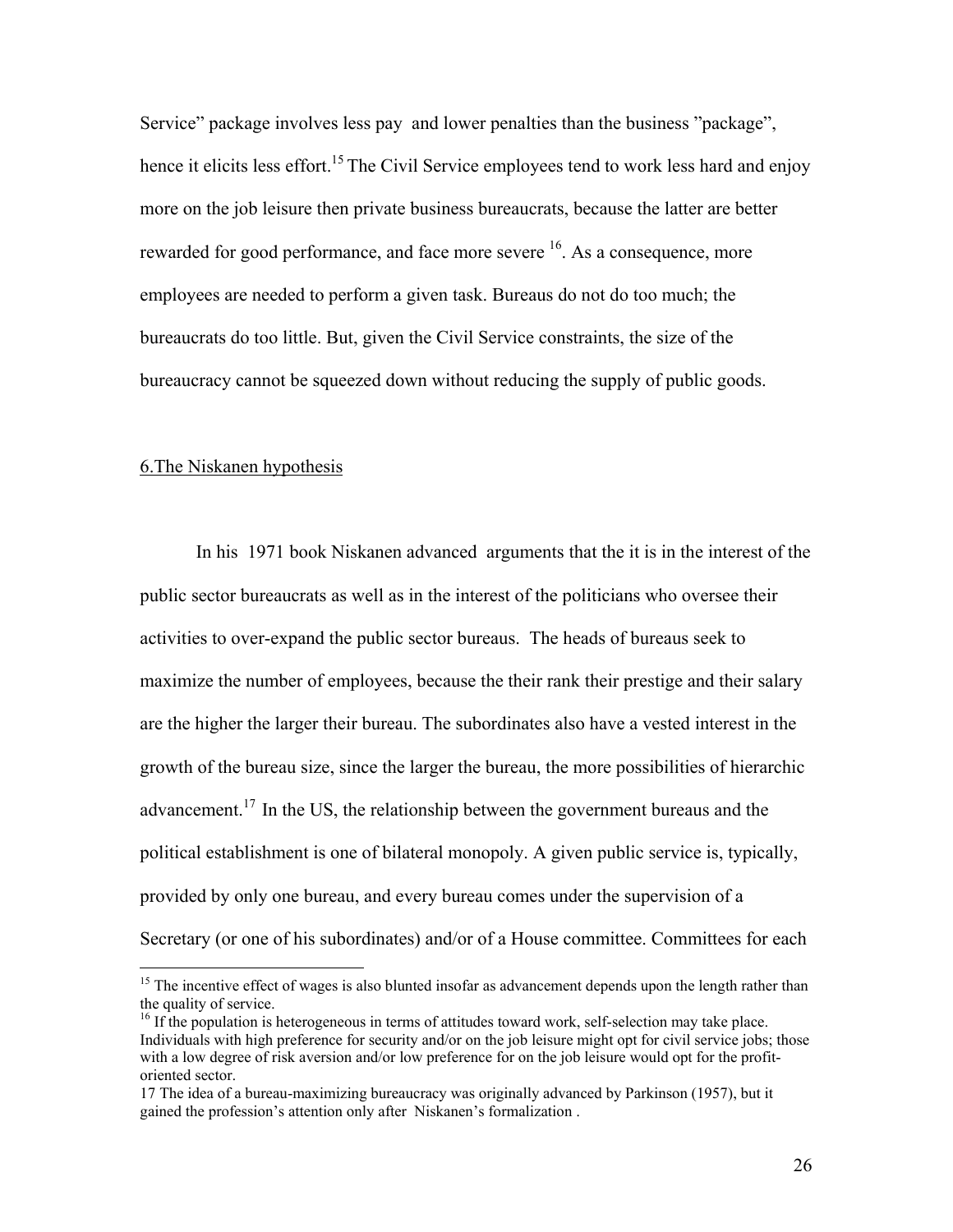service are likely to be dominated by the groups with the *highest* relative demand for the service (Niskanen, 1971, p. 139). Groups that have a high demand for a given service are also likely to exercise pressure on the government. Groups that oppose high level supply are likely to remain silent, unless they have to pay a tax designated to finance the service in question, hence the weakness of the forces favoring budgetary restraint. As a consequence Bureaus grow to the point at which the Social Surplus created by their activities is exhausted by Bureau costs, or up to the point at which the marginal product is zero – whichever comes earlier.

Niskanen's analysis stimulated the construction of models of interaction between public-support-seeking politicians, bureau-size-maximizing bureaucrats and utilitymaximizing voters.18 His behavioral hypotheses provoked controversy and incited attempts at empirical verification. Not surprisingly, it was easy to demonstrate that "the great majority of bureaucrats want and ask for more money" to perform pre-determined tasks. (Blais and Dijon, 1991, p. 356). There is little evidence, however, of pressure to increase the size of bureau personnel. Inter-bureau personnel mobility is high, hence the head of a relatively small bureau can more readily improve his position by moving on to head one that is larger or more prestigious than by expanding his own bureau. Subordinate bureaucrats have little to gain from the expansion of the size of their organization, because their advancement depends primarily on their initial qualifications and on the length of service (Margolis, 1975). Likewise, there is little evidence that bureaucrats seek to expand the scope of bureau activities (Sigleman, 1986). On the

1

<sup>&</sup>lt;sup>18</sup> See in particular, Fiorina and Noll (1978), Romer and Rosenthal (1978), Mackay and Weaver (1981), and Miller and Moe (1983) For a comprehensive survey see Gill (1995)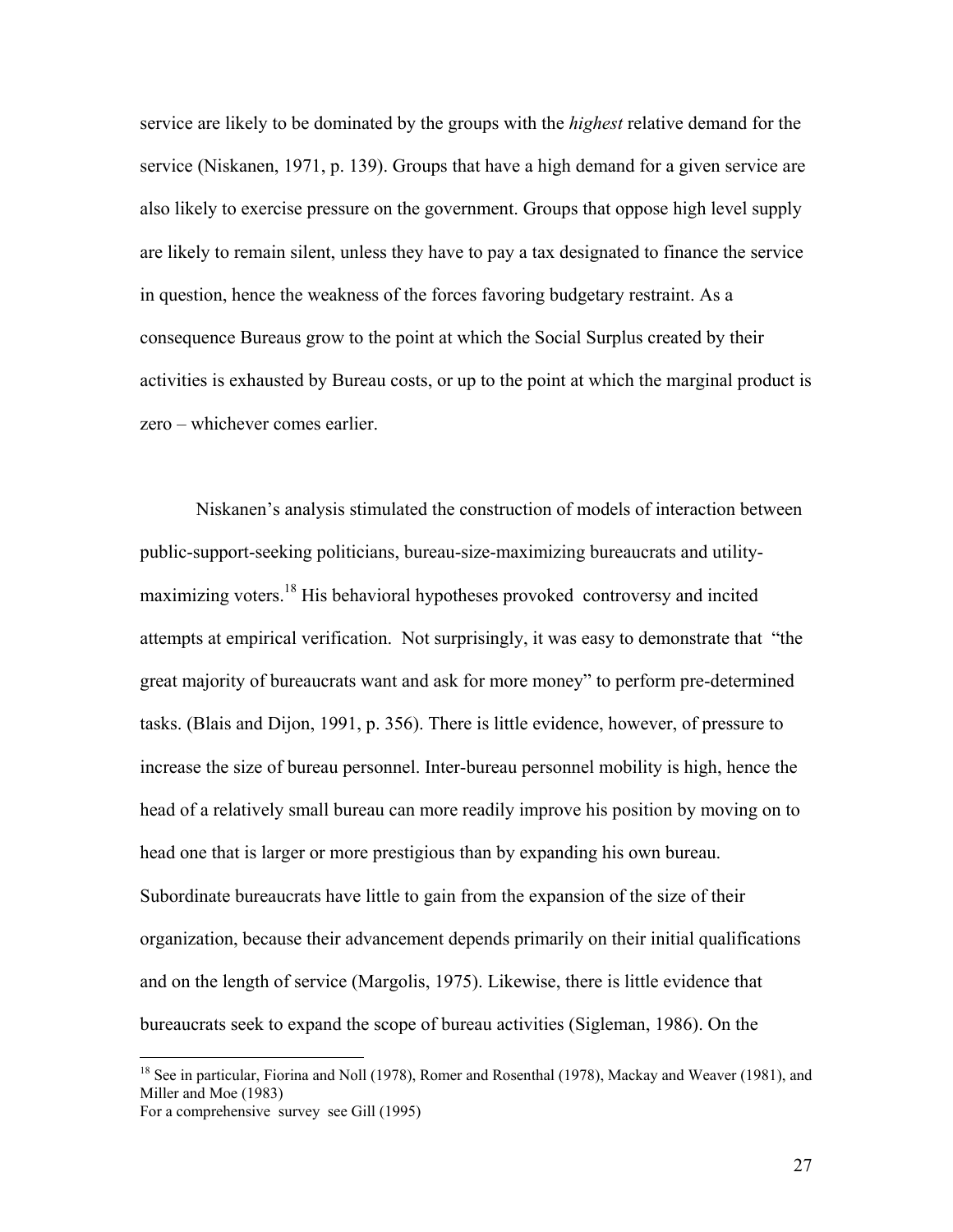contrary, "Senior executives are less likely than the general public to favor increases in spending on the vast majority of government programs, contrary to the assumptions about self-interested bureaucratic behavior" (Dolan, 2002).

Niskanen was also criticized for basing his arguments on idiosyncratic US institutions, such as "the existence of relatively autonomous agencies having direct relationships with their legislative sponsors, and to some extent on that sponsor being structured in an equally decentralized manner"(Peters, 1991 p. 305)<sup>19</sup>. Yet bureaucratic over-expansion is said to occur in countries with institutions quite alien to those of the United States, including benevolent and malevolent dictatorships. And even if one focuses only on the United States it is far from clear what is the nature of the political process that limits expansion to the point at which the marginal product of a bureau is zero, or at which the bureau exhausted consumers surplus (whichever comes earlier).

Last but not least*,* few people in the United States (or elsewhere) complain that there is too much Law and Order, that in the public schools the teacher/student ratio is too high, or that the Postal System deliveries are too frequent. The common complaint is not that government bureaus do too much, but that there are too many bureaucrats and that they sluggishly perform their jobs.

Experience, reflection, and the contributions of other scholars, led Noskanen to modify his hypothesis of the causes and consequences of over-expansion of bureaucracy. According to the later version,

<sup>&</sup>lt;sup>19</sup> Niskanen may also be faulted for failing to explain how the political mechanism determines the boundary conditions of bureau expansion.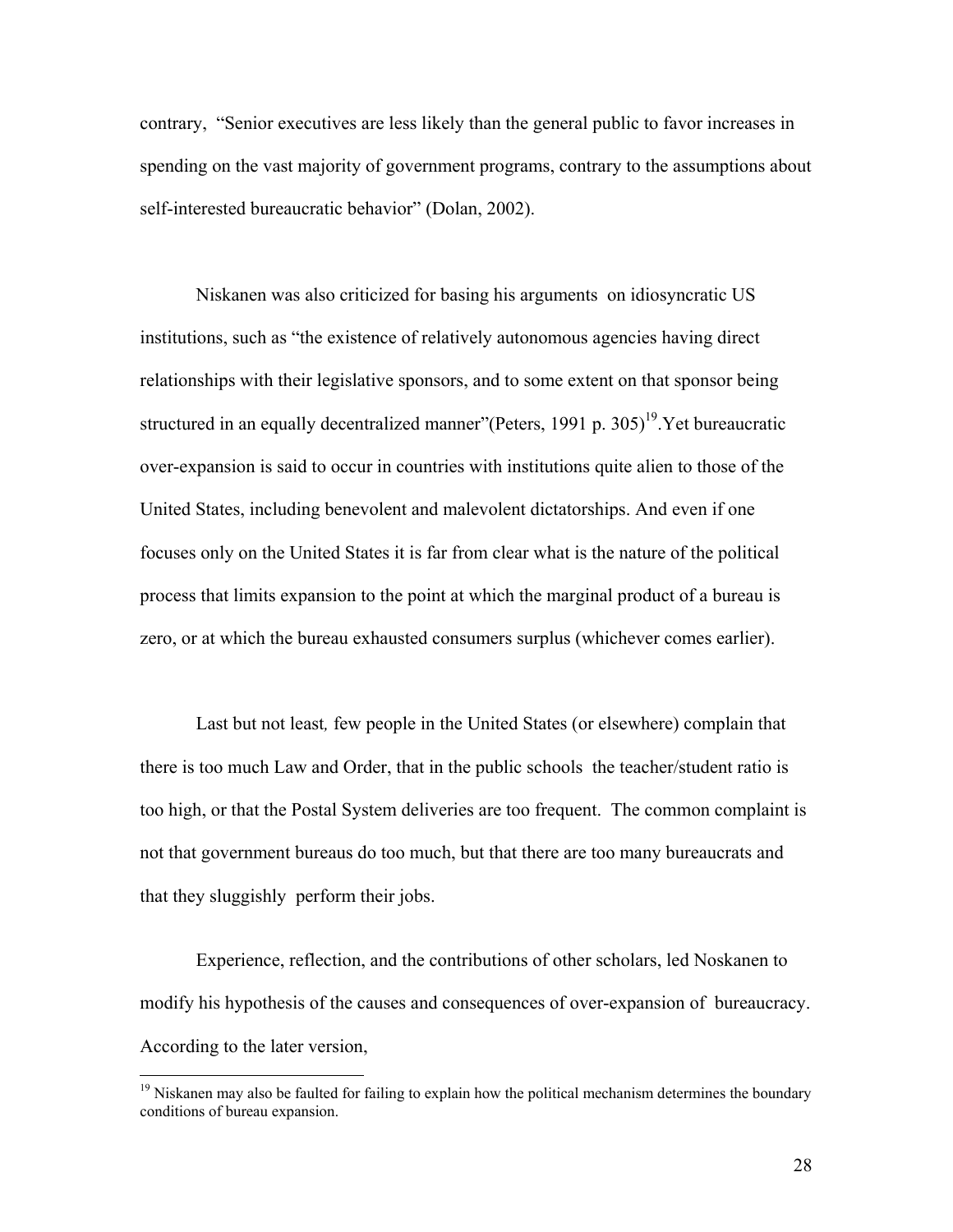"[B]ureaucrats act to maximize their bureau's discretionary budget defined as the difference between the total budget and the minimum cost of producing the output expected by the political authorities…[T]he surplus is spent in ways that serve the interests of the bureaucrats and the political authorities" (Niskanen, 1991, pp.18-19)<sup>20</sup>

Niskanen now outlines the mechanics of over-expansion in seven points::

1. The bureaucrats' behavior differs from that of other Economic Agents because bureaucrats face "incentives and constraints that are specific to bureaus"

2." Most bureaus face a monopoly buyer of their service, usually some group of political officials. The effective demand for the output of a bureau is that of his political sponsor, rather than that of the ultimate consumer of this service."

3. "Most bureaus are monopoly suppliers of their service."

4. "The bilateral monopoly relation between a bureau and its sponsor involves the exchange of a promised output for a budget, rather than the sale of its output at a per-unit price. As in any bilateral monopoly, there is no unique budget-output equilibrium between that preferred by the sponsor and that preferred by the bureau. The sponsor's primary advantages in this bargaining are its authority to replace the bureau's management team… The bureau's primary advantage is that it has much better information about the costs of supplying the service than does the sponsor."

6. The sponsor uses "its authority primarily to capture part of the bureau's surplus in ways that serve the specific interests of the sponsor group, rather than the interests . of the broader group of legislators and voters"

7. "[N]either the members of the sponsor group nor the bureaucrats have a pecuniary share in any surplus generated by the bureau. The effect of this condition is that the surplus will be spent in ways that indirectly serve the interests of the sponsor and the bureau, but not as direct compensation. (Ibid. pp. 16-17)

The revised version is more readily acceptable, yet it fails to yield the sharp

conclusions of the original formulation. These can be re-captured through a simple model

based on the assumptions that (1) governments, regardless of the type of regime seek

1

 $20$  Niskanen states that he adopted the concept of a discretionary budget maximizing hierarchy from Migué(1974)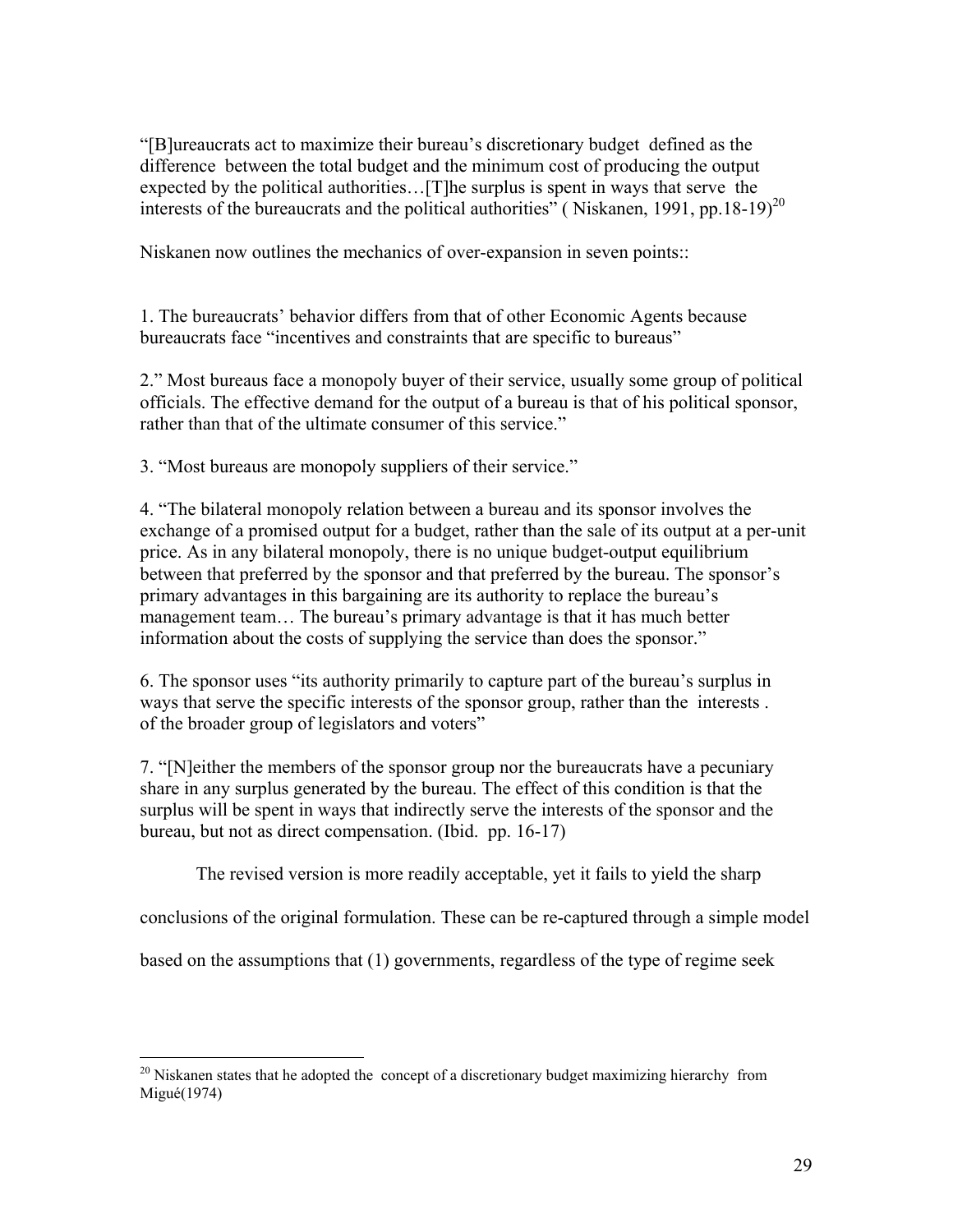support to maintain themselves in power, and (2) that patronage is one of the means of gaining support.

 The professionalization of the civil service notwithstanding, in every regime some administrative positions are filled through a political process. to reward influential individuals. The qualifications of the appointees are of secondary importance: the goal of the appointments are to gain (or to maintain) support. The loss of efficiency is the economic cost of the political support.

 To explore the implications of the spoils system, let us assume, for the sake of simplicity, that all the government posts are filled by a Ruler, who may be an elected official, a hereditary monarch, or a modern dictator. The public sector job-holders support the Ruler. But the public sector is financed at the expense of the private sector, hence the Ruler, seeking to maximize support S has to take into account the impact of public sector job creation on national income. Assuming that private sector labor  $L<sub>P</sub>$  and public sector labor  $L_G$  are drawn from the same pool L, we can express the Ruler's objective function as:

$$
\begin{aligned} \text{Max } S &= S(L_G \,, \, Y \, (\, L_P \,, L_G)) \quad L_G + L_P = L \\ L_G \end{aligned} \tag{13}
$$

subject to:

$$
L_G + L_P = L
$$

At political optimum

$$
\partial S/\partial L_G = -(\partial S/\partial Y)(dY/d L_G) \tag{14}
$$

Since  $\partial S/\partial L_G > 0$  and  $\partial S/\partial Y > 0$ , it follows that  $dY/dL_G \le 0$ . But at economic optimum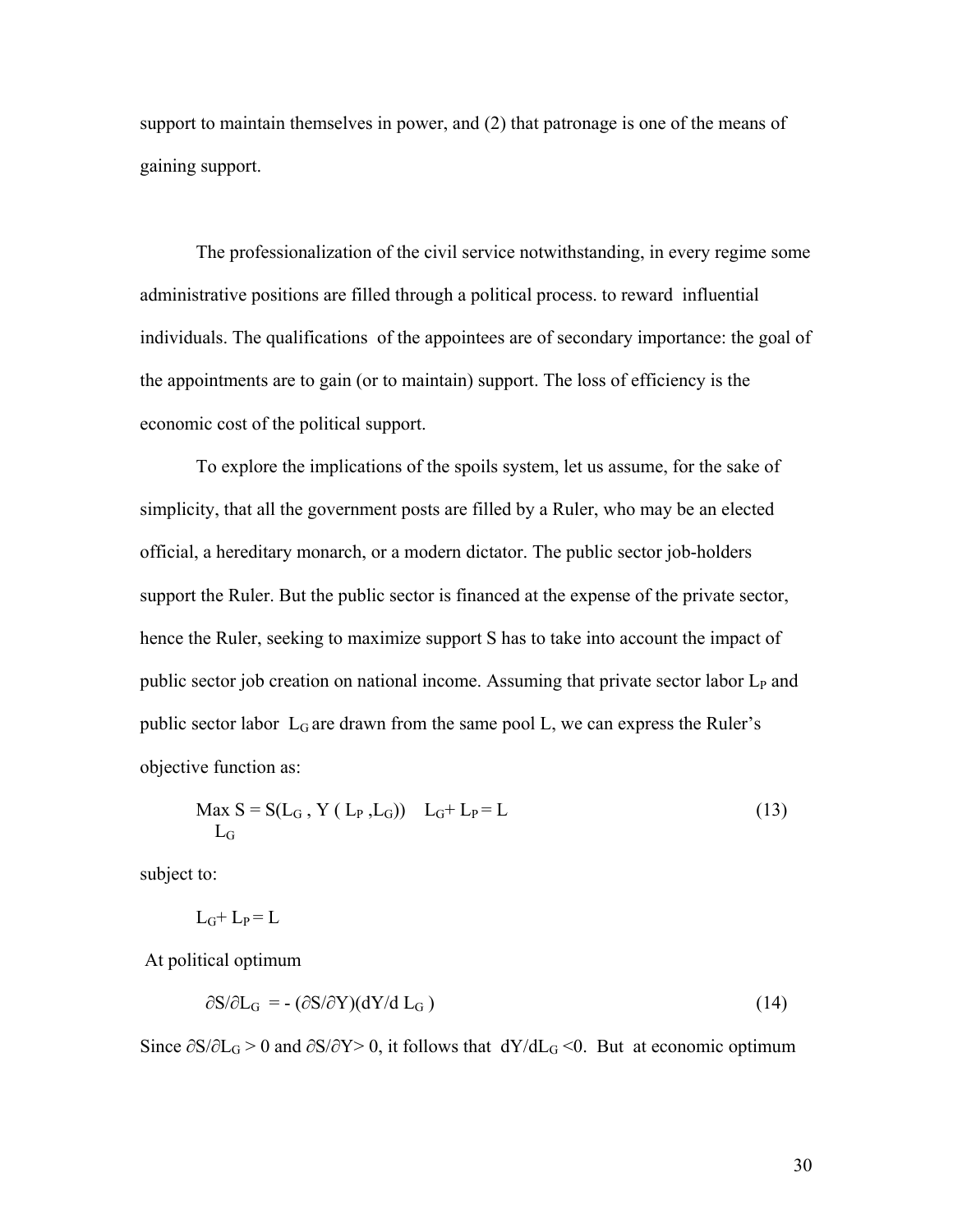$dY/dL<sub>G</sub> = 0$  and  $d^2Y/d L<sub>G</sub><sup>2</sup> < 0$ . It follows, therefore, that the politically optimal level of public sector employment exceed the level that is economically optimal. This result conforms to Niskanen's original hypothesis, but it does not depend on the bureaucrats' bureau size maximizing behavior.

 Let us now take into account the fact, that in the case of political appointments the qualifications of the appointees are of secondary importance, and let  $\lambda \leq 1$  to be the coefficient expressing the difference between the effectiveness of professional civil servants and that of political appointees. Making use, once again, of the Findlay-Wilson model (see (6) to (8) above) we can write the Ruler's objective function as:

$$
\begin{aligned} \text{Max } U &= b \, L_G + (1 - b) A (\lambda L_G) F(K, L_P) \\ L_G \end{aligned} \tag{15}
$$

$$
Subject to LG + LP = L
$$

 $\overline{a}$ 

where b  $(0 \le b \le 1)$  is the weight attached by politicians to the support of public sector jobholders, and (1-b) to the level of national income. It should be noted that this formulation is consistent with the hypothesis that the ruler not only needs support (which he gains by making political appointments) but that he also cares about the well-being of the polity as a whole (to which he attaches a weight of  $(1-b)^{21}$ 

Treating If  $\lambda$  as a constant<sup>22</sup> we see that, at political optimum,

$$
A'F - A\partial F/\partial L_P = b/(1-b)\lambda
$$
 (16)

The greater the political benefit derived from the dispensation of patronage (the higher

<sup>&</sup>lt;sup>21</sup> For a recent discussion of the political objective function, see Milo (2001)

 $22$  Since we assume that public sector employment has diminishing returns., we cannot obtain any additional insights by recognizing the fact that the efficiency of the public sector is likely to be the lower, the larger the number of political appointments, or, in our terms that  $\lambda(L_G)$  and  $\lambda > 0$ .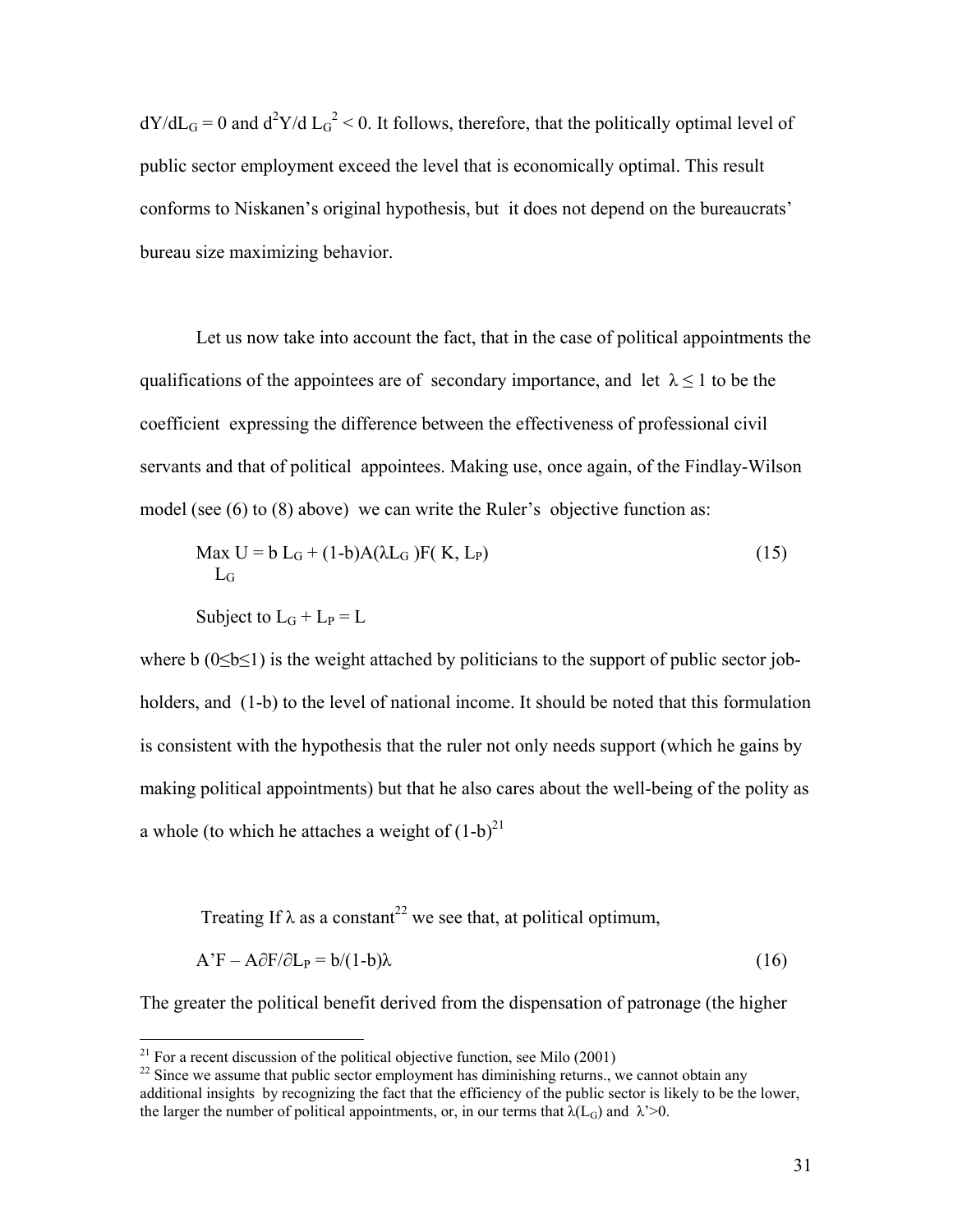the b), and the lesser the weight attached to the competence of the political appointees, the greater the difference between the marginal product of labor in the private and the public sector. Since the marginal product in both sectors declines, it follows that the higher the b, the greater the degree of over-expansion of the bureaucracy. The appointment of politically important incompetents reduces the effectiveness of public sector production and national income<sup>23</sup>

# 7. The problem of loyalty, and trust.

 $\overline{a}$ 

Bureaucrats, Breton and Wintrobe claim, are neither inherently efficient, nor inherently inefficient. They behave selectively, where "Selective behavior... is the capacity of subordinates to be sometimes efficient and sometimes inefficient in pursuing the goals or objectives of their superiors". (Breton and Wintrobe, p.37). Efficient behavior is defined by Breton and Wintrobe in terms of fulfillment of tasks assigned to a bureaucrat by his immediate superior; inefficient behavior - in terms of the bureaucrat pursuing his own goals. To avoid confusion, we shall use the terms loyal and disloyal behavior to designate, respectively, an Agent's effort devoted to performance of tasks assigned by the organization, and the effort devoted to the pursuit of own goals.<sup>24</sup>

Let us draw a distinction between states of nature which, from the point of the organization are "good" and those which are "bad". The "Good" state is expected to occur with probability  $\pi_G$ , and the bad state with probability  $\pi_B = (1 - \pi_G)$ . All Agents behave loyally in the "Good" state. In a "Bad" state, a proportion of Agents  $\chi$  behaves

<sup>23</sup> Alternately, we may look at the Niskanen process as a "game" between politicians seeking to expand patronage, and a parliament seeking to limit tax collected to finance public sector employment. 24 In what follows we shall abstract from differences in socio-psychological make-up which determine an

Agent's tendency to act loyally of disloyally under the same circumstances, and focus on the opportunity cost of the alternate modes of behavior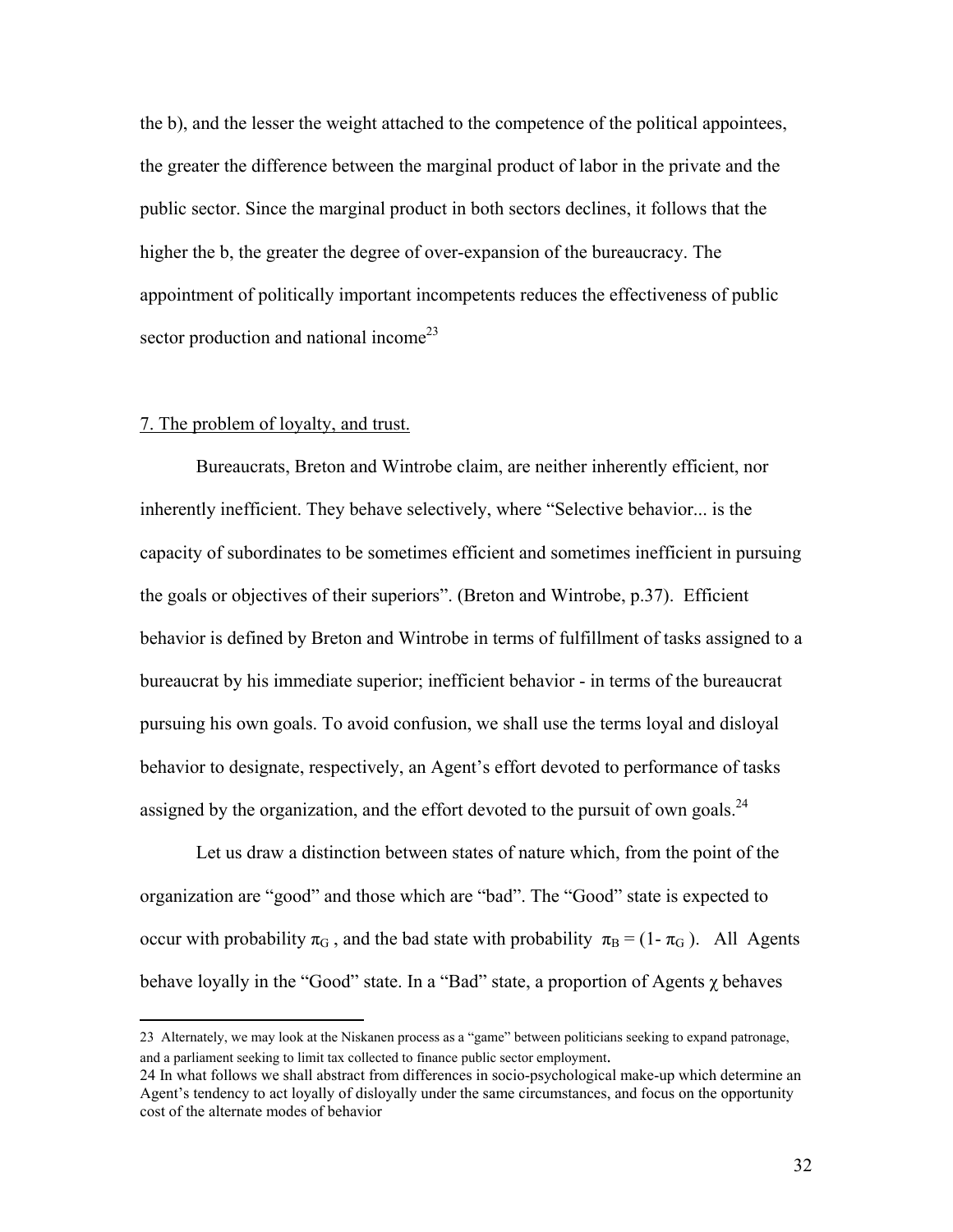loyally, while  $(1-\chi)$  is disloyal. An Agent is the more likely to act disloyally, the higher the expected payoff from such behavior, relative to the payoff from loyal behavior, the lower the probability of being punished for disloyalty, and the lower the penalty for disloyalty. When an Agent acts disloyally, he puts forth zero effort in the work for the organization which employs him. The head of the organization engages Agents before the "State of Nature" is known. He is able to mete out punishment e.g. by discharging an employee if and when his disloyal behavior is detected, but, while the "Bad" state lasts, he cannot replace disloyal employees by other hires. As a consequence, if an employee acts disloyally, his output, and that of his subordinates, is lost to the enterprise. We shall assume that the heads of the organizations are risk-neutral; the conclusions hold *a fortiori* if they are risk-averse.

Consider first the case in which the head of the organization cannot determine ex ante whether an Agent will be loyal or disloyal. This means that any Agent he hires will behave loyally with probability  $\chi \pi_B$ , i.e that the effective labor force will be  $\chi \pi_B$  n where n is the total number of employees. Assuming, to simplify the exposition, that there exists a metric for the measurement of output, an  $A_i$ -type head of an organization will form a 2layer structure and hire  $n^*$  A<sub>i</sub>-type workers if:

$$
R_{ij} = n^*( \chi \pi_B a_{ij} - a_j) \ge a_i
$$
 (17)

From which it can be seen that the higher the probability of disloyal behavior, the lower the organization's rent.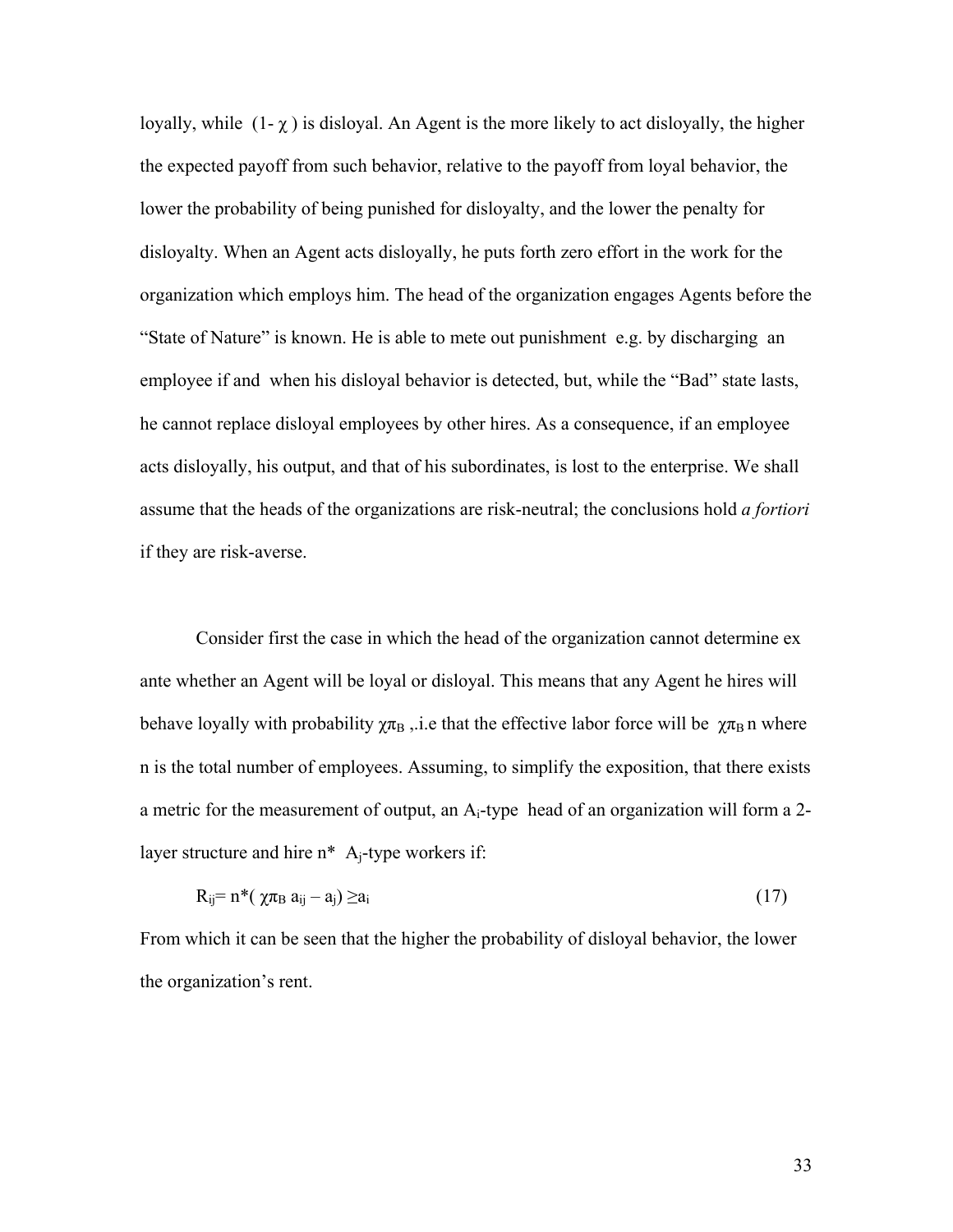In the case of a three-layer organization one of the n\* bureaucrats will perform disloyally with probability  $(1-\gamma)(1-\pi_B)$  idling the n worker team under his supervision .Of the remaining  $(n^{*2} - n)$  production workers a proportion  $(1 - \chi)(1 - \pi_B)$  is also expected to remain idle. Thus the effective labor force would be  $(\gamma \pi_B n^*)^2$  The rent from a 3-tier organization is:

$$
R_{ijk} = (\chi \pi_B n^*)^2 a_{ijk} - (n^* a_j + n^* a_k)
$$
\n(18)

Subtracting (17) from (18) we obtain the profitability condition:

$$
(\ R_{ijk} \text{-} \ R_{ij} \text{)} = (\chi \pi_B \, n^*)^2 \ a_{ijk} - \text{(} \ n^* a_j \ \text{+} n^* a_k \text{)} \text{-} \ n^* (\ \chi \pi_B \ a_{ij} - a_j \text{)} \geq \hspace{-10mm} 0
$$

Assuming, as was done above (see (5)) that the pass-through process can be represented by

$$
a_{ij} = \alpha a_i + (1-\alpha) a_j
$$

we obtain:

$$
(R_{ijk} - R_{ij}) = (\chi \pi_B n^* \alpha)(\chi \pi_B n^* \alpha - 1)[a_0 + a_1(1 - \alpha)/\alpha] - n a_1(n-1)
$$

which shows that the advantage of a three-level over a two-level organization is the greater, the higher the probability that the employees will behave loyally. The possibility of disloyal behavior thus reduces the advantage of a hierarchic organization, and it "flattens" the structure.

The ability to categorize potential employees into those who are loyal, and those who are disloyal is clearly to the employer's advantage: "Trust can dramatically reduce both transaction costs – replacing contracts with handshakes- and agency risks- replacing the fear of shirking and misrepresentation with mutual confidence" (Adler, 2001, p. 219) Insofar as higher hierarchic posts command higher salary or bring greater psychic utility,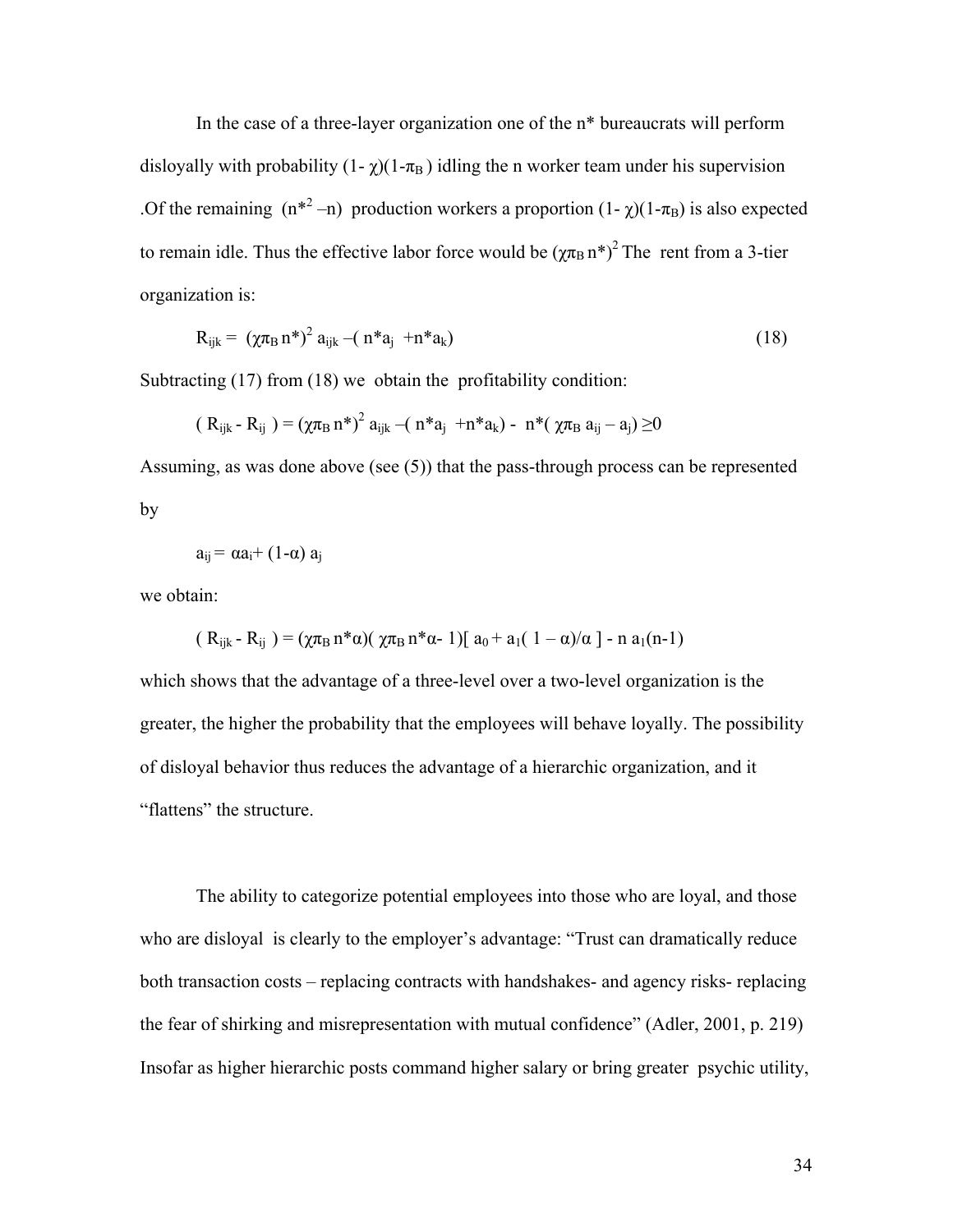it is also to the advantage of potential employees to be considered to be loyal, i.e. to gain the trust of the prospective employer Breton and Wintrobe suggest that trust can be earned:

"Assume... that all transactions take the form of \$1 loans. Then if A has the belief atb or is confident in the same degree that B will honor or repay \$1 (plus interest) at some specified time in the future, we say that A has an amount atb of trust in B"(Breton and Wintrobe, op. cit. p. 65).

Trustworthiness is a question of the sum involved as well as of the degree of confidence that the implicit contract will be honored. The larger the number of \$1 loans B has repaid, the greater A's confidence that he will repay such future loans. But such a record would not necessarily mean that A would be equally confident if B asked him for a \$1,000 loan.

 Trust can also be won through voluntary acceptance of a contract specifying severe punishment for disloyalty. Let the contract offered to potential employees specify such a punishment k. An individual who would not act disloyally in a "Bad" state of nature would accept the contract, provided the wage offered exceeds his self-employment opportunity cost. Since he will not act disloyally, he does not take into account the disutility of punishment. Not so the disloyal individual who, in deciding whether to participate or not, takes into account the utility of disloyal behavior in case of a "Bad" state of nature. A sufficiently severe punishment would force him to act loyally, thus reducing his utility, and making the offer unattractive.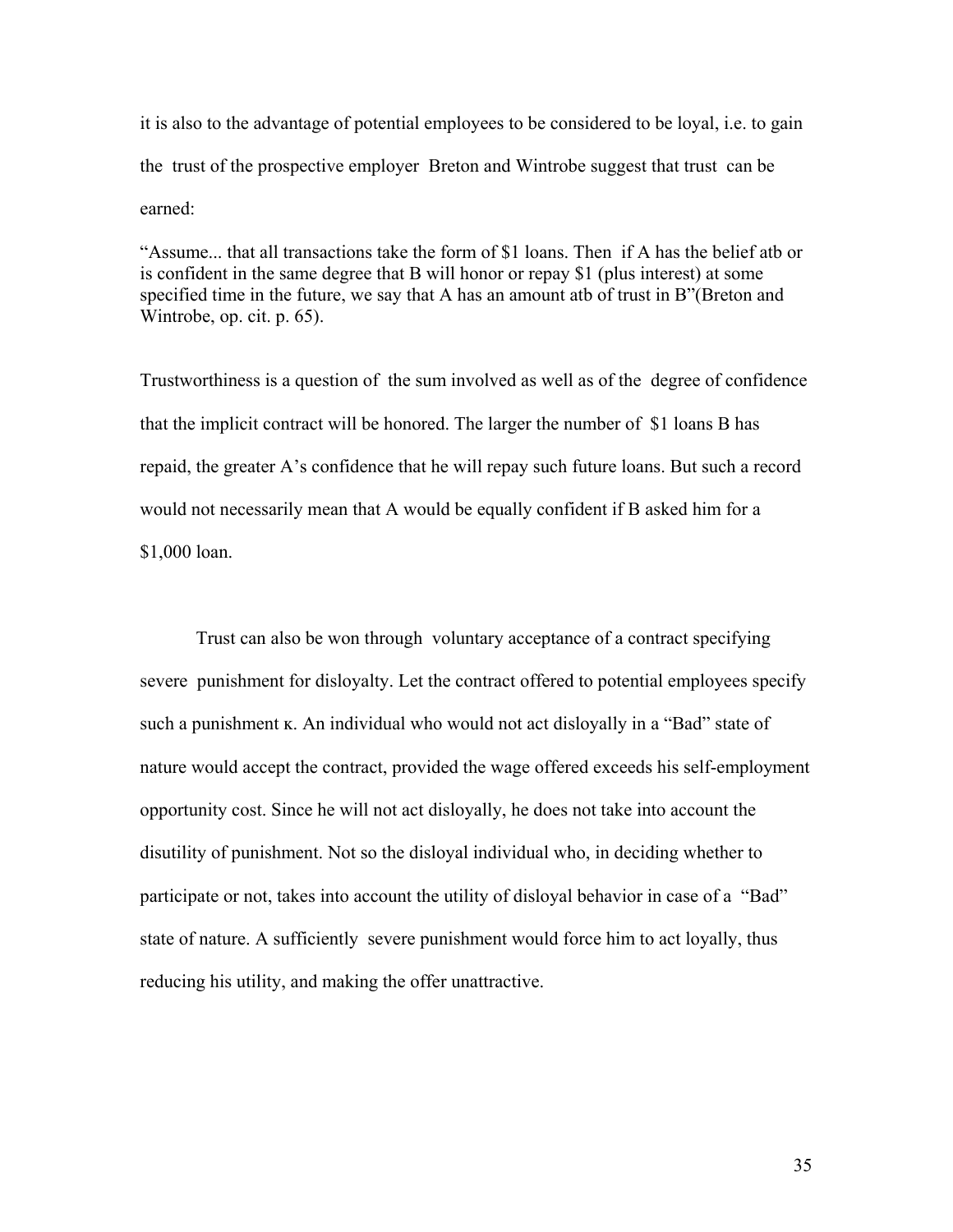To the above one may object that k the maximum socially permissible punishment may not be sufficiently severe to deter disloyalty. However, in a heterogeneous society, the disutility of punishment may differ among social groups. The mutual trust of members of closely-knit communities, such as medieval Jewish or Arab merchants, or of certain contemporary overseas Indian and Chinese communities, may be explained in terms of the threat of exclusion in case of disloyalty. Even in open societies, on which exclusion is no threat, it may be possible to devise institutions the membership in which bestows privileges, but which inflict severe punishment on disloyal members. For instance, the Communist Party in the Soviet Union bestowed privileges on its members, but individuals who were excluded from the Party found themselves in a much worse position than those who never were members.

 Let us now examine a situation in which the Principal can identify in advance whether the potential employees are loyal  $(A_L)$  or disloyal  $(A_D)$ . He also knows that  $A_L$  – type individuals have ability  $a_L$ , and  $A_D$ -type individuals ability  $a_D$ , where  $a_L < a_D^{25}$ . Take a 3-level organization whose head is an  $A_0$  –type and which is staffed entirely with  $A_L$ -individuals. The output such an organization can be written as:

$$
Q(L)=n^2\ a_{0LL}
$$

where  $n^2$  is the number of production workers and  $a_{0LL}$  is the output of an A<sub>L</sub>-type worker supervised by an  $A_L$ -type bureaucrat working for an  $A_0$ -type principal. Assuming, as earlier that the pass-through of technological knowledge from an  $A_i$ -type supervisor to an  $A_i$  –type supervisee can be expressed as (5) above, the output of such an enterprise can be expressed as:

<u>.</u>

<sup>25</sup> The case in which  $a_L \ge a_D$  is trivial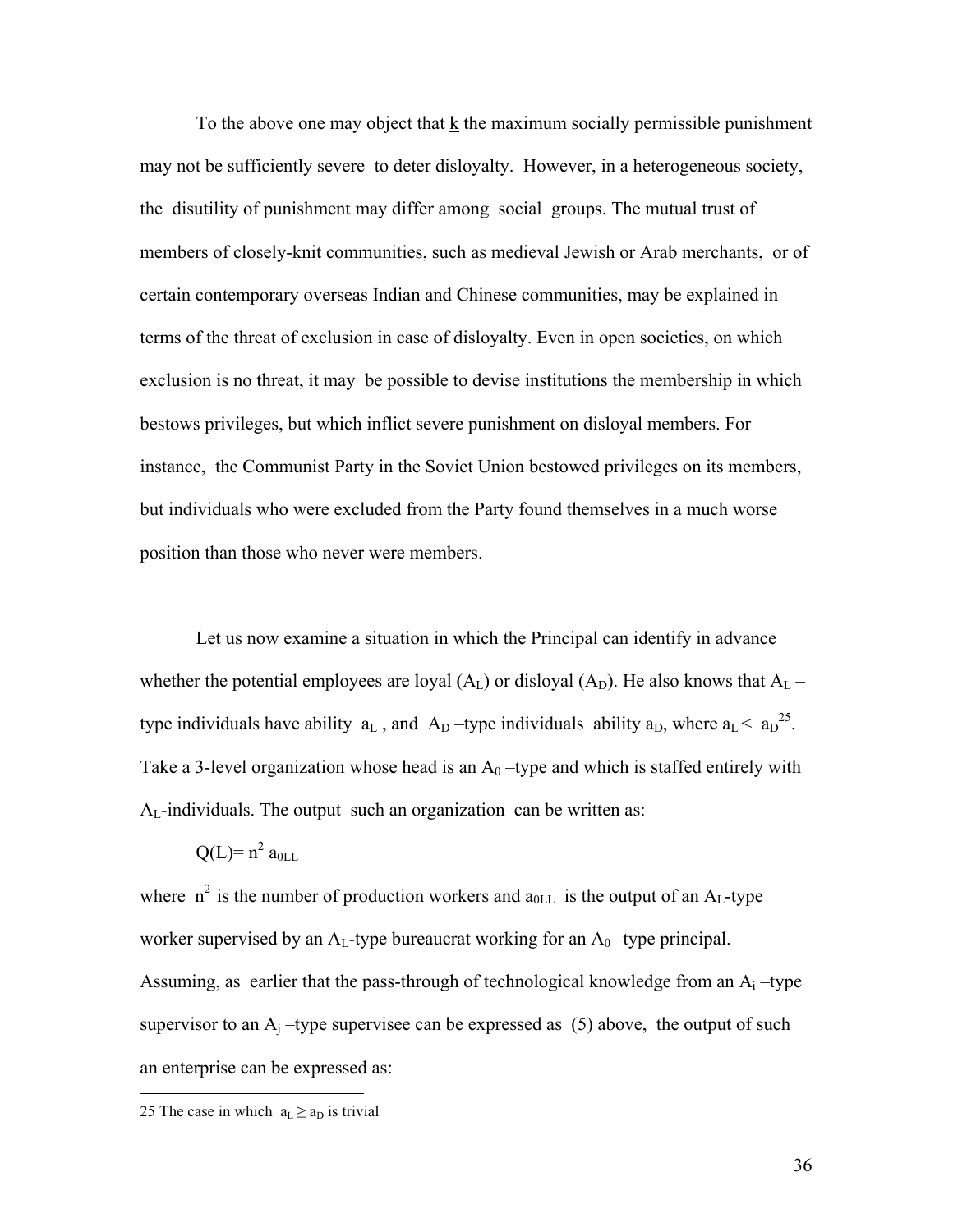$Q(L) = n^2 {\alpha^2 a_0} + \alpha (1 - \alpha) a_L + (1 - \alpha) a_L$ 

Could output be raised by replacing one employee by an  $A_D$  – type, and, if so, at what level should he be placed? If, in a three-layer organization, one  $A_L$  – supervisor were replaced by an  $A_D$  –type supervisor, output would rise by  $n(a_{012} - a_{022})$  with probability  $\pi_B$ , and it would decline by na<sub>022</sub> with probability (1 -  $\pi_B$ ). The expected change in output is therefore equal to:

 $\Delta Q_{DS} = \pi_B n(a_{012} - a_{022}) - n(1 - \pi_B) a_{022} = \pi_B n a_{012} - n a_{022}$ .

Output will increase as long as:  $\Delta Q_{DS} > 0$ , that is, as long as:

 $\pi_{\rm B\,(DS)}$  >  $a_{022}/a_{012}$ 

If, instead, the  $A_D$  –type were to replace an  $A_L$  –type  $a_{022}$  worker, output would increase by  $a_{021}$  -  $a_{022}$  with probability  $\pi_B$ , and it would decrease by  $a_{022}$  with probability (1 -  $\pi_B$ ). The expected change in output is therefore equal to:

 $\Delta Q_{DW} = \pi_B (a_{021} - a_{022}) - (1 - \pi_B) a_{022} = \pi_B n a_{021} - n a_{022}$ .

Output will increase as long as:  $\Delta Q_{WS} > 0$ , that is, as long as:

 $\pi_{\rm B\ (DW)}$  >  $a_{022}/a_{021}$ 

To appraise the relative magnitudes of  $\pi_{\rm B(DS)}$  and of  $\pi_{\rm B(DW)}$  it is necessary, once again, to specify the pass-through function. Assuming, as before, that the pass-through function can be expressed as in (5) we obtain:

 $(a_{012} - a_{021}) = (1 + \alpha^2) (a_2 - a_1).$ 

But since  $a_2 < a_1$  this expression is always negative, which means that  $a_{012} < a_{021}$ , hence the critical value of  $\pi_{B(DW)}$  is higher than that of  $\pi_{B(DS)}$ . If there is a high probability of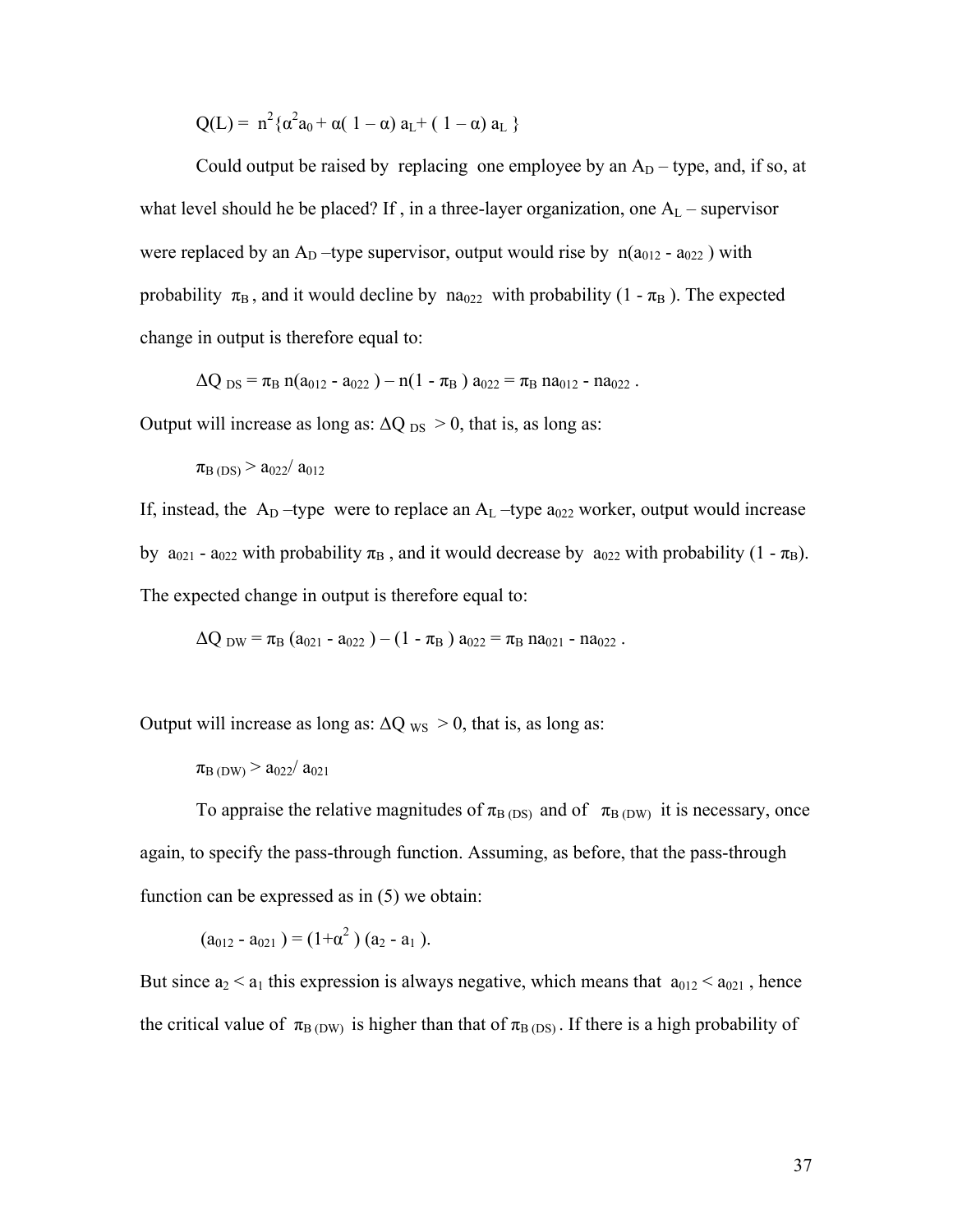occurrence of a "Bad" State of nature, it is preferable to place able, but disloyal, individuals in lower than in higher hierarchic positions.

Whether it is worth giving a disloyal individual any hierarchic post depends on his relative efficiency. The higher the productivity of an  $A<sub>D</sub>$  –type relative to that of an  $A_L$  –type, the more risk of disloyalty is worth bearing. This may explain the fact that even in the Soviet Union some exceptionally able individuals whose loyalty to the regime may have been open to doubt occupied positions of prestige and power.

## 8. Summary and conclusions

.

 In this paper we built a simple model to demonstrate that bureaucratic-hierarchic organizations are efficient *provided* that they can costlessly solve the Principal-Agent problem. Under the pressure of competition profit-oriented enterprises adopt least-cost reward-cum-punishment "packages" that satisfy the participation constraints of Agents who have the choice of self-employment. In the case of Government Bureaus and of other non-profit entities, the absence of a simple metric of success makes it difficult to appraise performance, and increases the probability of favoritism. The professionalization of the civil service reduces the likelihood of bias – but at the cost of efficiency.

Max Weber, and most of his followers and critics, assumed that bureaucratic structures were built to achieve goals set by outside authorities, such as enterprise owners or government officials. Niskanen advanced the startling ideas that the objective of politicians as well as bureaucrats was to maximize the size of the bureaus. At a later

38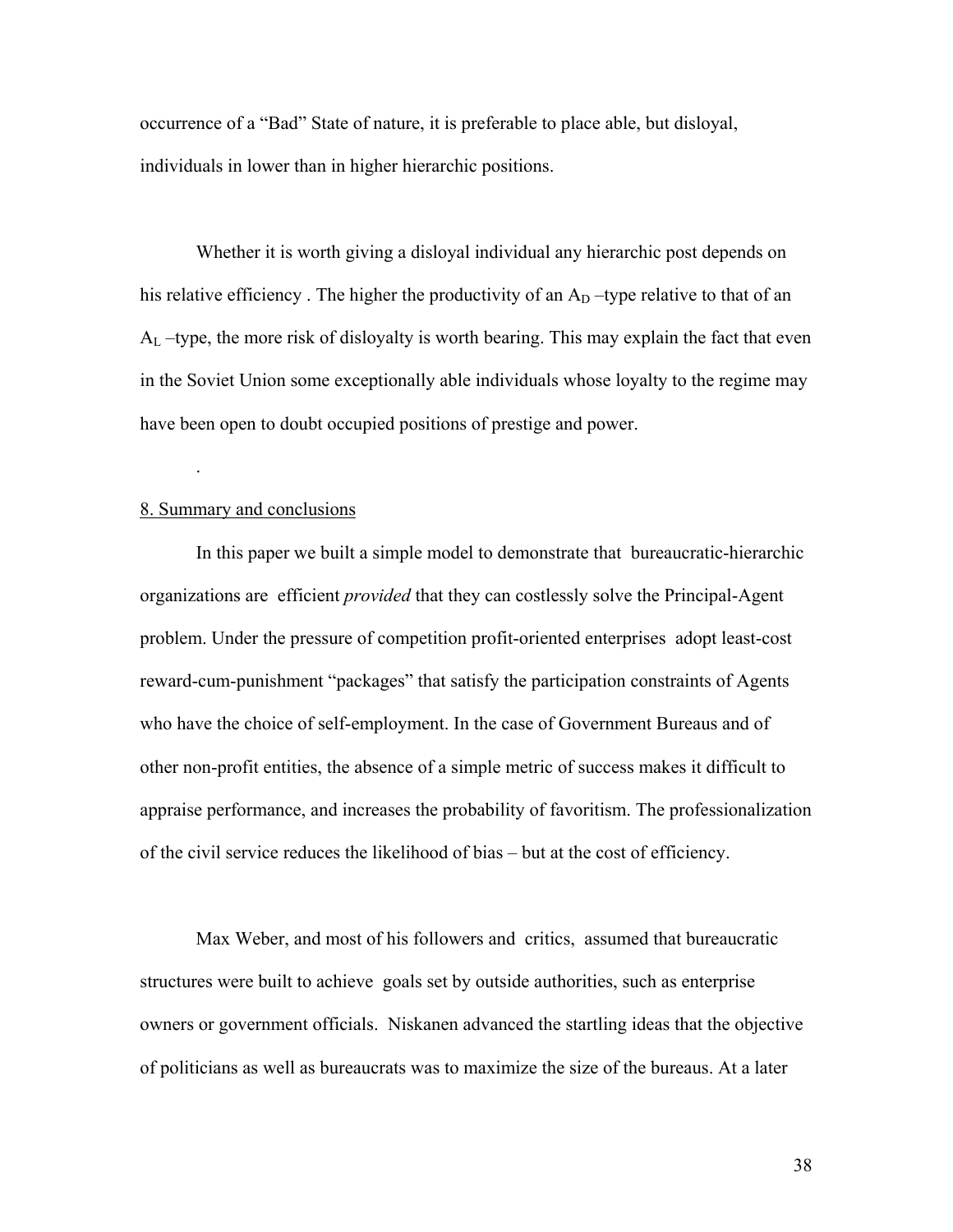stage Niskanen retreated from his earlier assertions. We utilize a simple politicoeconomic model which recaptures Niskanen's original results while meeting the objections of his critics. Finally we show that in hierarchic organizations loyalty of the Agents plays a major role. This explains why in such structures as the Soviet "Nomenklatura" highly qualified but untrustworthy individuals were, typically, confined to lower rungs of hierarchy knowledge in society.

# References

Adler, Paul S. (2001)"Market, Hierarchy, and Trust: The Knowledge Economy and the Future of Capitalism" *Organization Science* vol. 12 no. 2 (March-April) pp. 215-234

Bendix, Reinhard D. (1956) *Work and Authority in Industry* University of California Press: Berkeley, California

Bendix, Reinhard D. (1968) "Bureaucracy" *International Encyclopedia of the Social Sciences* vol. 2 New York: Macmillan and the Free Press

Blais, André and Stéphane Dion "Conclusion: Are Bureaucrats Budget Maximizers?" in Blais, André and Stéphane Dion (eds.) 1991 *The Budget Maximizing Bureaucrat: Appraisals and Evidence* Pittsburgh, Pa.: University of Pittsburgh Press

Breton, Albert and Ronald Wintrobe (1982) *The Logic of Bureaucratic Conduct* Cambridge: Cambridge University Press.

Calvo, Guillermo A. (1977) "Supervision, and Utility and Wage Differentails across Firms" *Discussion Paper no. 76-7711, Columbia University Economics Workshop* April, 1977 (revised July 1977)

Calvo, Guillermo and Stanislaw Wellisz (1978) "Supervision, Loss of Control, and the Optimal Size of the Firm" *Journal of Political Economy* vol. 86 no. 5 (October) pp. 943- 952

Calvo, Guillermo and Stanislaw Wellisz (1979) "Hierarchy, Ability and Income Distribution" *Journal of Political Economy* vol. 87 no. 5 Part I (October) pp. 991-1010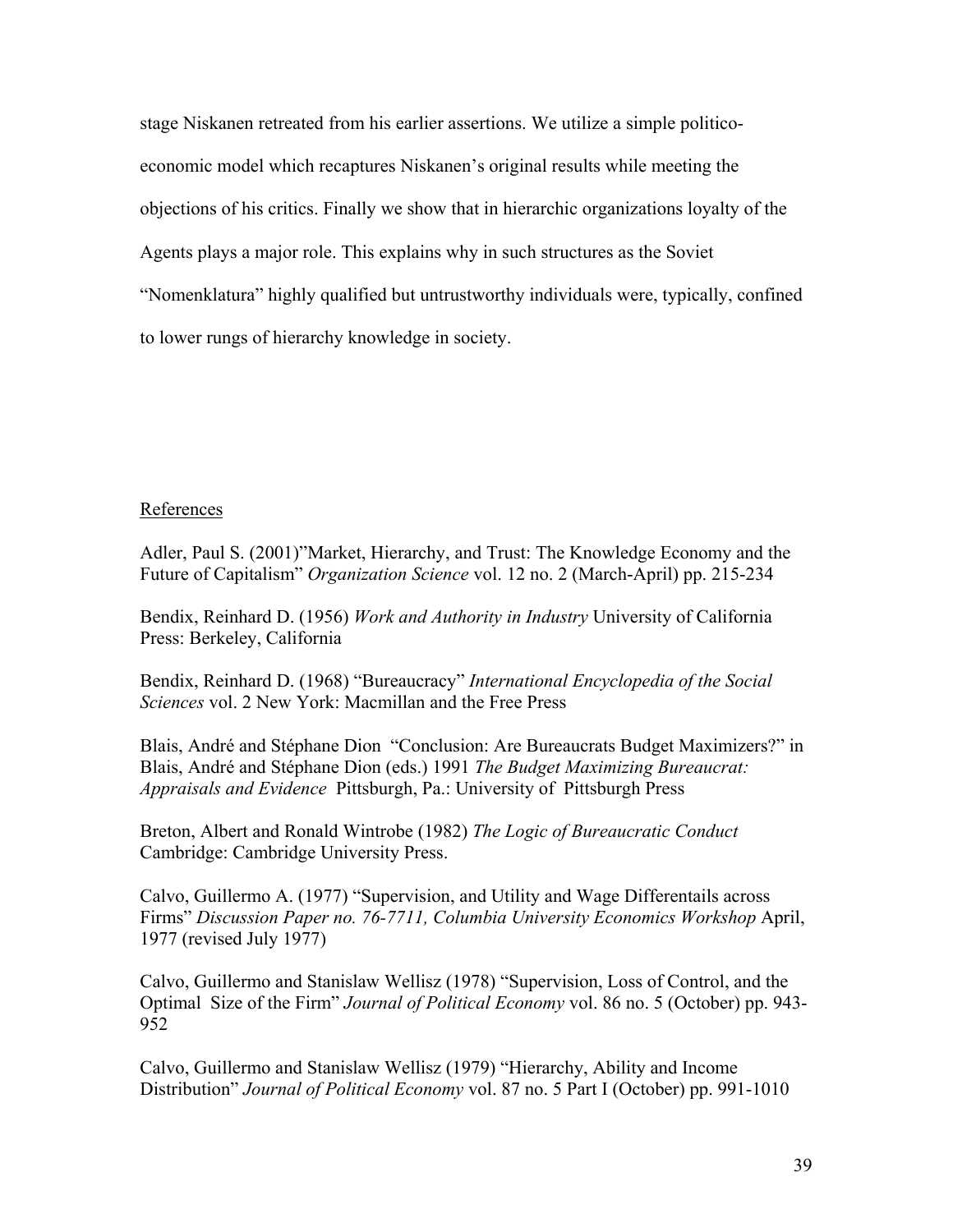Fiorina, Morris P. and Roger G. Noll (1978) "Voters, Legislators and Bureaucracy: Institutional Design in the Public Sector" *American Economic Review* vol. 68 no. 2 (May) 256-260.

Findlay, Ronald, and Wilson, John D.(1987) "The Political Economy of Leviathan" in Razin A. and E. Sadka , (eds) *Economuic Policy in Theory and Practice* London: Macmillan

 Garicano, Louis (2000) "Hierarchies and the Organization of Knowledge in Production" *Journal of Political Economy* vol. 108 no 5 (October) 879-903

Gifford, Sharon (1992) "Allocation of Entrepreneurial Attention" *Journal of Economic Behavior and Organization* vol. 19 no 3 (December) pp. 265-285

Holmstrom, Bengt (1979) "Moral Hazard and Observability" *Bell Journal of Economics*  vol. 10, pp. 74-91

Holmstrom, Bengt and Tirole, Jean (1988) "The Theory of the Firm" in Schmalensee, R. and Willig, R (eds) *Handbook of Industrial Organization* Amsterdam: North Holland

Keren, Michael and Levhari, David (1979) "The Optimum Span of Control in a Pure Hierarchy" *Management Science* vol. 25 no. 11 (November) pp. 1162-1172

Margolis, J.,1975 "Comment" [on Niskanen's Bureaucrats and Politicians] *Journal of Law and Economics* vol. 18 no. 3 (December)

Mayer, Thomas (1960) "The Distribution of Ability and Earnings" *Review of Economics and Statistics* vol. 42 no. 2 (May) pp. 189 –195

Meyer, Marshall W. (1985) *Limits to Bureaucratic Growth*: Berlin and New York: Walter de Gruyter

Milo, Jeffrey 2001) What do Candidates Maximize (and Why Should Anyone Care?) *Public Choice* vol. 109 pp. 119-139

Mirrlees, James A.(1976) "The Optimal Structure of Incentives and Authority within an Organization" *Bell Journal of Economics* vol. 7 no. 1 (Spring) 105-131

Niskanen William A. (1971) *Bureaucracy and Representative Government* Chicago: Aldine Press

Niskanen, William A. *Bureaucracy and Public Economics* (1994) Brookfield, Vt.: Edward Elgar

Parkinson, C.N. (1957) *Parkinson's Law and Other Studies in Administration* New York